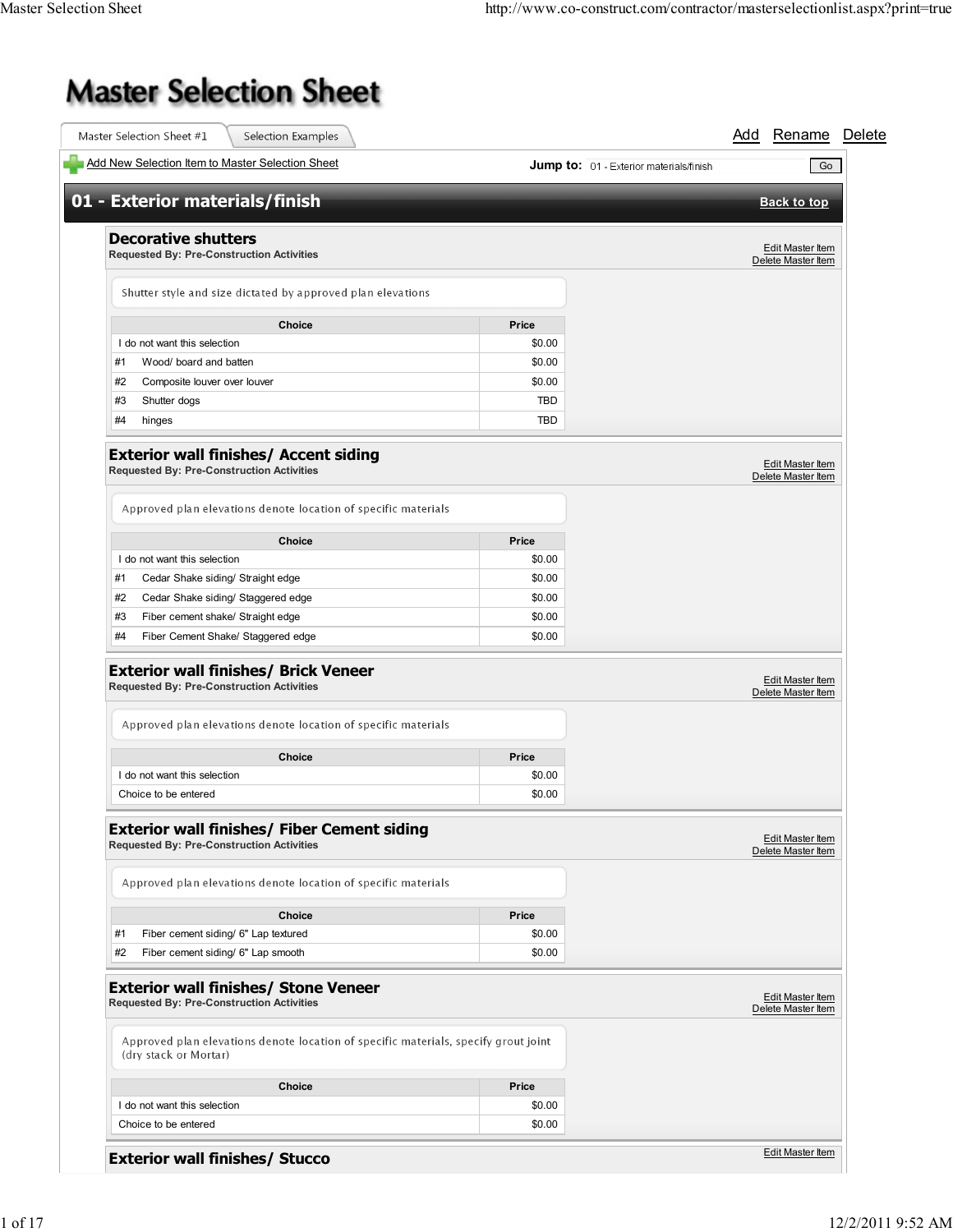|    | <b>Requested By: Pre-Construction Activities</b>                                            |            | Delete Master                                                                                                                                                               |
|----|---------------------------------------------------------------------------------------------|------------|-----------------------------------------------------------------------------------------------------------------------------------------------------------------------------|
|    | Approved plan elevations denote location of specific materials                              |            |                                                                                                                                                                             |
|    | Choice                                                                                      | Price      |                                                                                                                                                                             |
|    | I do not want this selection                                                                | \$0.00     |                                                                                                                                                                             |
|    | Choice to be entered                                                                        | \$0.00     |                                                                                                                                                                             |
|    | <b>Foundation finish</b><br><b>Requested By: Pre-Construction Activities</b>                |            | Edit Master Item<br>Delete Master Item                                                                                                                                      |
|    | Choice                                                                                      | Price      |                                                                                                                                                                             |
| #1 | Parging (standard sides and back)                                                           | \$0.00     |                                                                                                                                                                             |
| #2 | Brick option sides and back                                                                 | TBD        |                                                                                                                                                                             |
|    |                                                                                             |            |                                                                                                                                                                             |
|    | <b>Front porch ceiling</b><br><b>Requested By: Pre-Construction Activities</b>              |            | <b>Edit Master Item</b><br>Delete Master Item                                                                                                                               |
|    | <b>Choice</b>                                                                               | Price      |                                                                                                                                                                             |
| #1 | Painted beadboard plywood                                                                   | \$0.00     |                                                                                                                                                                             |
| #2 | Stained beadboard plywood                                                                   | <b>TBD</b> |                                                                                                                                                                             |
|    | Front porch handrail                                                                        |            | <b>Edit Master Item</b>                                                                                                                                                     |
|    | <b>Requested By: Pre-Construction Activities</b>                                            |            | Delete Master Item                                                                                                                                                          |
|    | Choice                                                                                      | Price      |                                                                                                                                                                             |
|    | I do not want this selection                                                                | \$0.00     |                                                                                                                                                                             |
| #1 | Pressure treated 2x2, painted                                                               | \$0.00     |                                                                                                                                                                             |
|    | Wrought iron (black only)                                                                   | <b>TBD</b> |                                                                                                                                                                             |
| #2 | Front porch surface<br><b>Requested By: Pre-Construction Activities</b>                     |            |                                                                                                                                                                             |
|    | Approved plan elevations and specifications dictate standard selections<br><b>Choice</b>    | Price      |                                                                                                                                                                             |
| #1 | Brushed concrete                                                                            | \$0.00     |                                                                                                                                                                             |
| #2 | Flagstone                                                                                   | TBD        |                                                                                                                                                                             |
| #3 | Pressure treated raw                                                                        | <b>TBD</b> |                                                                                                                                                                             |
| #4 | Pressure treated stained                                                                    | <b>TBD</b> |                                                                                                                                                                             |
| #5 | Composite                                                                                   | TBD        |                                                                                                                                                                             |
|    | <b>Rain Gutters</b>                                                                         |            |                                                                                                                                                                             |
|    | Requested By: Interior Millwork, cabinets, tile, hardwoods                                  |            |                                                                                                                                                                             |
|    | All downspouts are underground at least 5' from house. Gutter guards are<br>optional.       |            |                                                                                                                                                                             |
|    | Choice                                                                                      | Price      |                                                                                                                                                                             |
|    | Choice to be entered                                                                        | \$0.00     |                                                                                                                                                                             |
|    | <b>Screen room ceiling (elevated)</b><br><b>Requested By: Pre-Construction Activities</b>   |            |                                                                                                                                                                             |
|    | <b>Choice</b>                                                                               | Price      |                                                                                                                                                                             |
|    | I do not want this selection                                                                | \$0.00     |                                                                                                                                                                             |
| #1 | Painted beadboard plywood                                                                   | \$0.00     |                                                                                                                                                                             |
| #2 | Stained beadboard plywood                                                                   | TBD        |                                                                                                                                                                             |
|    | <b>Screen room handrails (elevated)</b><br><b>Requested By: Pre-Construction Activities</b> |            |                                                                                                                                                                             |
|    | Choice                                                                                      | Price      | Edit Master Item<br>Delete Master Item<br>Edit Master Item<br>Delete Master Item<br>Edit Master Item<br>Delete Master Item<br><b>Edit Master Item</b><br>Delete Master Item |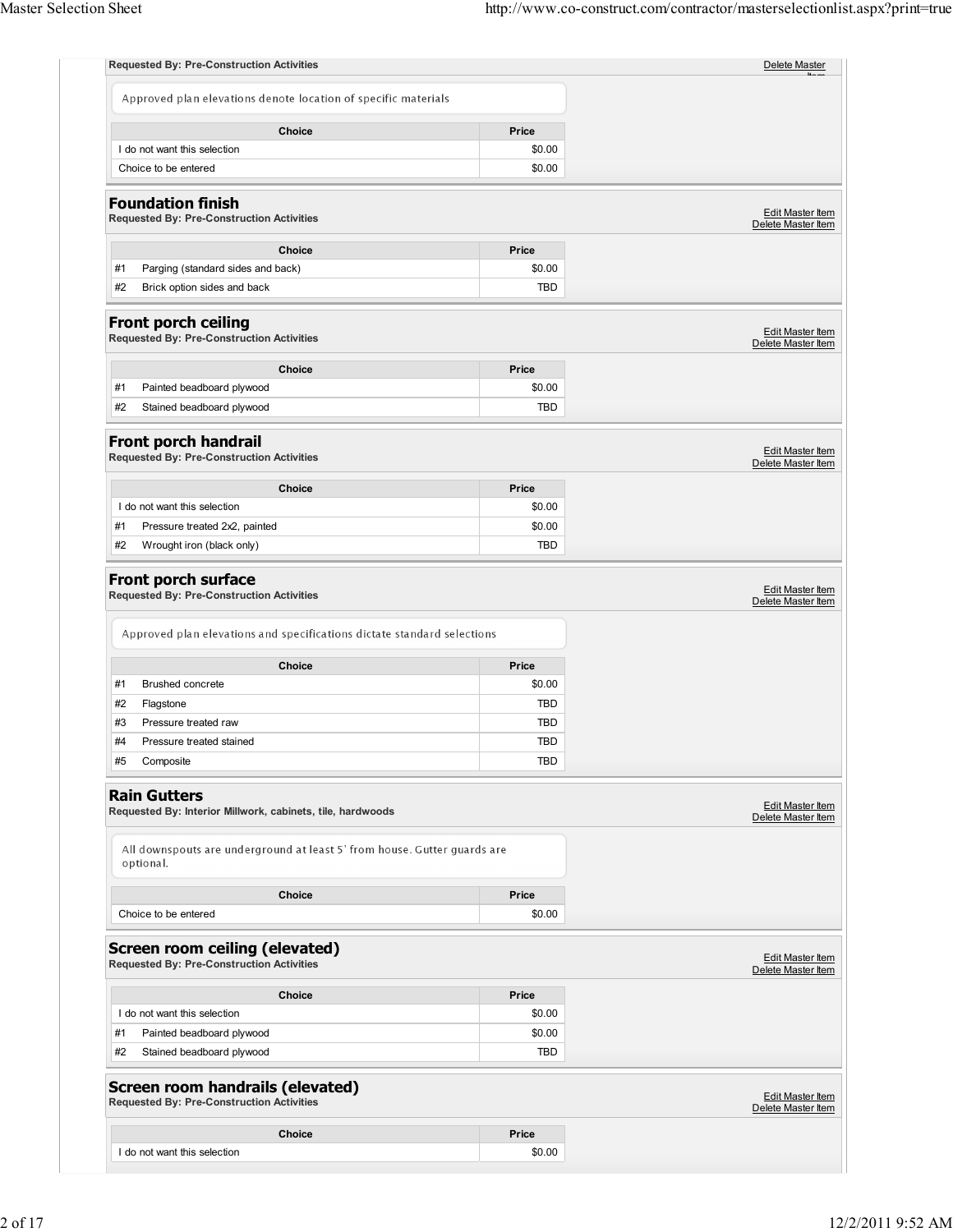| #2<br>Pressure treated, 2x2, painted                                                                   | <b>TBD</b> |                                        |
|--------------------------------------------------------------------------------------------------------|------------|----------------------------------------|
| #3<br>Pressure treated top/bottom rails, painted, with bronze alluminum pickets                        | <b>TBD</b> |                                        |
| <b>Screen room panel frame</b>                                                                         |            | <b>Edit Master Item</b>                |
| <b>Requested By: Pre-Construction Activities</b>                                                       |            | Delete Master Item                     |
| All screen rooms come standard with charcoal screen                                                    |            |                                        |
| Choice                                                                                                 | Price      |                                        |
| I do not want this selection                                                                           | \$0.00     |                                        |
| #1<br>White frame                                                                                      | \$0.00     |                                        |
| #2<br>Almond Frame                                                                                     | \$0.00     |                                        |
| #3<br>Bronze frame                                                                                     | \$0.00     |                                        |
| <b>Screen room Surface (elevated)</b><br><b>Requested By: Pre-Construction Activities</b>              |            | Edit Master Item<br>Delete Master Item |
| <b>Choice</b>                                                                                          | Price      |                                        |
| I do not want this selection                                                                           | \$0.00     |                                        |
| #1<br>Pressure treated Raw                                                                             | \$0.00     |                                        |
| #2<br>Pressure treated stained                                                                         | <b>TBD</b> |                                        |
| #3<br>Composite w/surface screws                                                                       | TBD        |                                        |
| #4<br>Composite w/hidden screws                                                                        | <b>TBD</b> |                                        |
| Un-screened rear deck handrails (elevated-no roof)<br><b>Requested By: Pre-Construction Activities</b> |            | Edit Master Item<br>Delete Master Item |
| <b>Choice</b>                                                                                          | Price      |                                        |
| #1<br>Pressure treated, 2x2, unpainted                                                                 | \$0.00     |                                        |
| #2<br>Pressure treated, 2x2, painted                                                                   | <b>TBD</b> |                                        |
| #3<br>Pressure treated top/bottom rails, painted, with bronze alluminum pickets                        | <b>TBD</b> |                                        |
| Un-screened rear deck Surface (elevated-no roof)<br><b>Requested By: Pre-Construction Activities</b>   |            | Edit Master Item<br>Delete Master Item |
|                                                                                                        |            |                                        |
| <b>Choice</b>                                                                                          | Price      |                                        |
| #1<br>Pressure treated                                                                                 | \$0.00     |                                        |
| #2<br>Composite w/surface screws                                                                       | TBD        |                                        |
| Composite w/hidden screws<br>#3                                                                        | TBD        |                                        |
| Waterproofed subsurface<br>#4                                                                          | TBD        |                                        |
| Un-screened rear patio (grade level-no roof)<br><b>Requested By: Pre-Construction Activities</b>       |            | Edit Master Item<br>Delete Master Item |
| <b>Choice</b>                                                                                          | Price      |                                        |
| I do not want this selection                                                                           | \$0.00     |                                        |
| #1<br><b>Brushed concrete</b>                                                                          | \$0.00     |                                        |
| #2<br>Stamped concrete                                                                                 | <b>TBD</b> |                                        |
| #3<br>Flagstone                                                                                        | TBD        |                                        |
|                                                                                                        |            |                                        |
| 02 - Roofing                                                                                           |            | <b>Back to top</b>                     |
| <b>Roof shingles</b>                                                                                   |            |                                        |
| <b>Requested By: Pre-Construction Activities</b>                                                       |            |                                        |
| Certainteed "Landmark" is standard                                                                     |            | Edit Master Item<br>Delete Master Item |
| Choice                                                                                                 | Price      |                                        |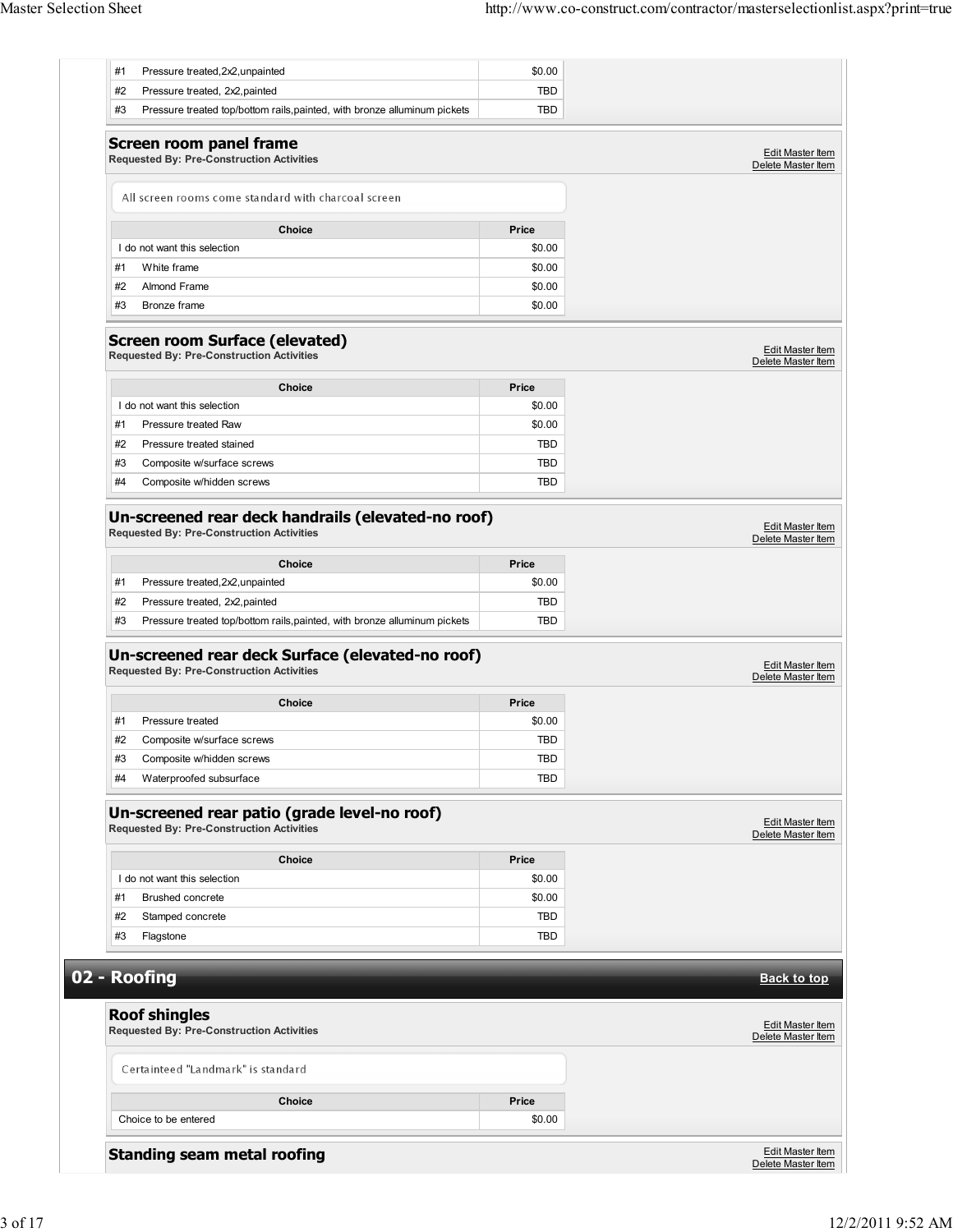|                                                                                     | <b>Requested By: Pre-Construction Activities</b>               |                 |                                               |
|-------------------------------------------------------------------------------------|----------------------------------------------------------------|-----------------|-----------------------------------------------|
|                                                                                     | Approved plan elevations denote location of specific materials |                 |                                               |
|                                                                                     | Choice                                                         | Price           |                                               |
| I do not want this selection                                                        |                                                                | \$0.00          |                                               |
| Choice to be entered                                                                |                                                                | <b>TBD</b>      |                                               |
| 03 - Garage door                                                                    |                                                                |                 | <b>Back to top</b>                            |
|                                                                                     |                                                                |                 |                                               |
| <b>Garage Door</b><br><b>Requested By: Pre-Construction Activities</b>              |                                                                |                 | Edit Master Item<br>Delete Master Item        |
|                                                                                     | Choice                                                         | Price           |                                               |
| Choice to be entered                                                                |                                                                | <b>TBD</b>      |                                               |
| 04 - Exterior doors/windows                                                         |                                                                |                 | <b>Back to top</b>                            |
| <b>Front door</b>                                                                   |                                                                |                 |                                               |
| <b>Requested By: Pre-Construction Activities</b>                                    |                                                                |                 | Edit Master Item<br>Delete Master Item        |
|                                                                                     | Choice                                                         | Price           |                                               |
| Choice to be entered                                                                |                                                                | <b>TBD</b>      |                                               |
| <b>Secondary exterior doors</b><br><b>Requested By: Pre-Construction Activities</b> |                                                                |                 | Edit Master Item                              |
|                                                                                     |                                                                |                 | Delete Master Item                            |
|                                                                                     | Door style is dictated by approved plan elevations             |                 |                                               |
|                                                                                     | Choice                                                         | Price           |                                               |
| Choice to be entered                                                                |                                                                | <b>TBD</b>      |                                               |
| <b>Windows</b>                                                                      |                                                                |                 | Edit Master Item                              |
| <b>Requested By: Pre-Construction Activities</b>                                    |                                                                |                 | Delete Master Item                            |
|                                                                                     | Window style is dictated by approved plan elevations.          |                 |                                               |
|                                                                                     | <b>Choice</b>                                                  | Price           |                                               |
| Choice to be entered                                                                |                                                                | <b>TBD</b>      |                                               |
| 05 - Paint selections Exterior                                                      |                                                                |                 | <b>Back to top</b>                            |
|                                                                                     |                                                                |                 |                                               |
| <b>Accent color #1</b><br><b>Requested By: Pre-Construction Activities</b>          |                                                                |                 | Edit Master Item<br>Delete Master Item        |
| Please note location.                                                               |                                                                |                 |                                               |
|                                                                                     |                                                                |                 |                                               |
| Choice to be entered                                                                | Choice                                                         | Price<br>\$0.00 |                                               |
|                                                                                     |                                                                |                 |                                               |
| <b>Accent color #2</b><br><b>Requested By: Pre-Construction Activities</b>          |                                                                |                 | <b>Edit Master Item</b><br>Delete Master Item |
| Please note location                                                                |                                                                |                 |                                               |
|                                                                                     |                                                                |                 |                                               |
|                                                                                     | Choice                                                         | Price           |                                               |
| Choice to be entered                                                                |                                                                | \$0.00          |                                               |
|                                                                                     |                                                                |                 |                                               |
| <b>Body color</b><br><b>Requested By: Pre-Construction Activities</b>               |                                                                |                 | Edit Master Item<br>Delete Master Item        |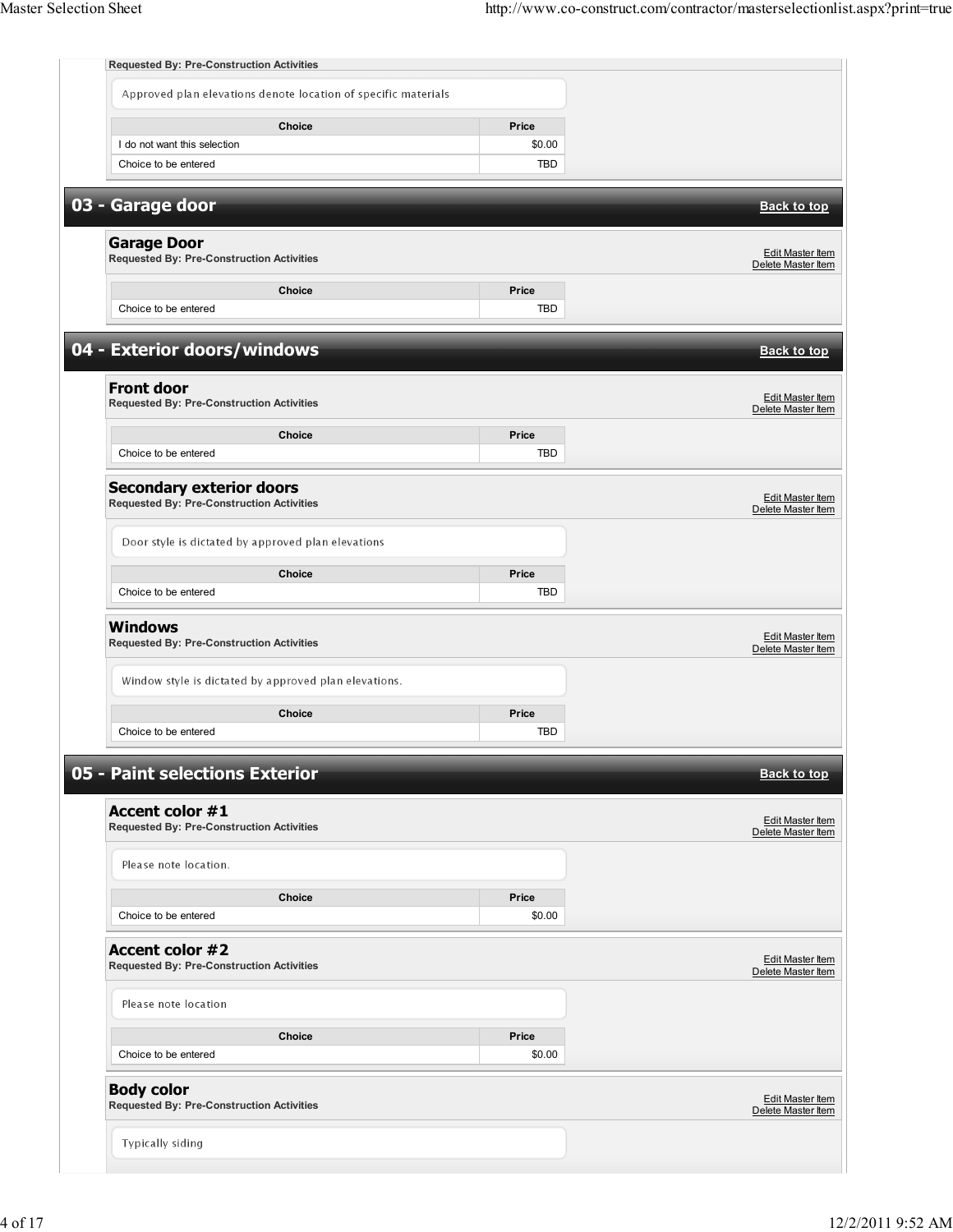| Choice to be entered                                                                     | Choice                                                                          | Price<br>\$0.00 |                                                                                                                                                                                                                                             |
|------------------------------------------------------------------------------------------|---------------------------------------------------------------------------------|-----------------|---------------------------------------------------------------------------------------------------------------------------------------------------------------------------------------------------------------------------------------------|
|                                                                                          |                                                                                 |                 |                                                                                                                                                                                                                                             |
| <b>Exterior shutter color</b><br><b>Requested By: Pre-Construction Activities</b>        |                                                                                 |                 | Edit Master Item<br>Delete Master Item                                                                                                                                                                                                      |
|                                                                                          | Choice                                                                          | Price           |                                                                                                                                                                                                                                             |
| Choice to be entered                                                                     |                                                                                 | \$0.00          |                                                                                                                                                                                                                                             |
| Front door exterior color<br><b>Requested By: Pre-Construction Activities</b>            |                                                                                 |                 | Edit Master Item<br>Delete Master Item                                                                                                                                                                                                      |
|                                                                                          | <b>Choice</b>                                                                   | Price           |                                                                                                                                                                                                                                             |
| Choice to be entered                                                                     |                                                                                 | \$0.00          |                                                                                                                                                                                                                                             |
| <b>Front porch ceiling</b><br>Requested By: Pre-Construction Activities                  |                                                                                 |                 | Edit Master Item<br>Delete Master Item                                                                                                                                                                                                      |
|                                                                                          |                                                                                 |                 |                                                                                                                                                                                                                                             |
| Choice to be entered                                                                     | <b>Choice</b>                                                                   | Price<br>\$0.00 |                                                                                                                                                                                                                                             |
|                                                                                          |                                                                                 |                 |                                                                                                                                                                                                                                             |
| <b>Front porch handrails</b><br><b>Requested By: Pre-Construction Activities</b>         |                                                                                 |                 | Edit Master Item<br>Delete Master Item                                                                                                                                                                                                      |
|                                                                                          | Choice                                                                          | Price           |                                                                                                                                                                                                                                             |
| Choice to be entered                                                                     |                                                                                 | \$0.00          |                                                                                                                                                                                                                                             |
| Screen room ceiling color (elevated)<br><b>Requested By: Pre-Construction Activities</b> |                                                                                 |                 | Edit Master Item<br>Delete Master Item                                                                                                                                                                                                      |
|                                                                                          |                                                                                 |                 |                                                                                                                                                                                                                                             |
|                                                                                          | <b>Choice</b>                                                                   | Price           |                                                                                                                                                                                                                                             |
| Choice to be entered                                                                     |                                                                                 | \$0.00          |                                                                                                                                                                                                                                             |
| <b>Requested By: Pre-Construction Activities</b>                                         | Screen room handrails color (elevated)                                          |                 |                                                                                                                                                                                                                                             |
|                                                                                          | Choice                                                                          | Price           |                                                                                                                                                                                                                                             |
| Choice to be entered                                                                     |                                                                                 | \$0.00          |                                                                                                                                                                                                                                             |
| Secondary doors exterior color<br><b>Requested By: Pre-Construction Activities</b>       |                                                                                 |                 |                                                                                                                                                                                                                                             |
|                                                                                          | Choice                                                                          | Price           |                                                                                                                                                                                                                                             |
| Choice to be entered                                                                     |                                                                                 | \$0.00          |                                                                                                                                                                                                                                             |
| <b>Trim color</b><br><b>Requested By: Pre-Construction Activities</b>                    |                                                                                 |                 |                                                                                                                                                                                                                                             |
|                                                                                          | Typically all window trim, corner boards and roof overhangs/soffits and columns |                 |                                                                                                                                                                                                                                             |
|                                                                                          | <b>Choice</b>                                                                   | Price           |                                                                                                                                                                                                                                             |
| Choice to be entered                                                                     |                                                                                 | \$0.00          |                                                                                                                                                                                                                                             |
| <b>Requested By: Pre-Construction Activities</b>                                         | Un-screened rear deck handrails paint color (elevated)                          |                 |                                                                                                                                                                                                                                             |
|                                                                                          | <b>Choice</b>                                                                   | Price           |                                                                                                                                                                                                                                             |
| Choice to be entered                                                                     |                                                                                 | \$0.00          |                                                                                                                                                                                                                                             |
|                                                                                          |                                                                                 |                 |                                                                                                                                                                                                                                             |
| 06 - Paint selections Interior                                                           |                                                                                 |                 |                                                                                                                                                                                                                                             |
| <b>Interior ceiling color (flat)</b>                                                     |                                                                                 |                 |                                                                                                                                                                                                                                             |
|                                                                                          |                                                                                 |                 | Edit Master Item<br>Delete Master Item<br>Edit Master Item<br>Delete Master Item<br><b>Edit Master Item</b><br>Delete Master Item<br>Edit Master Item<br>Delete Master Item<br><b>Back to top</b><br>Edit Master Item<br>Delete Master Item |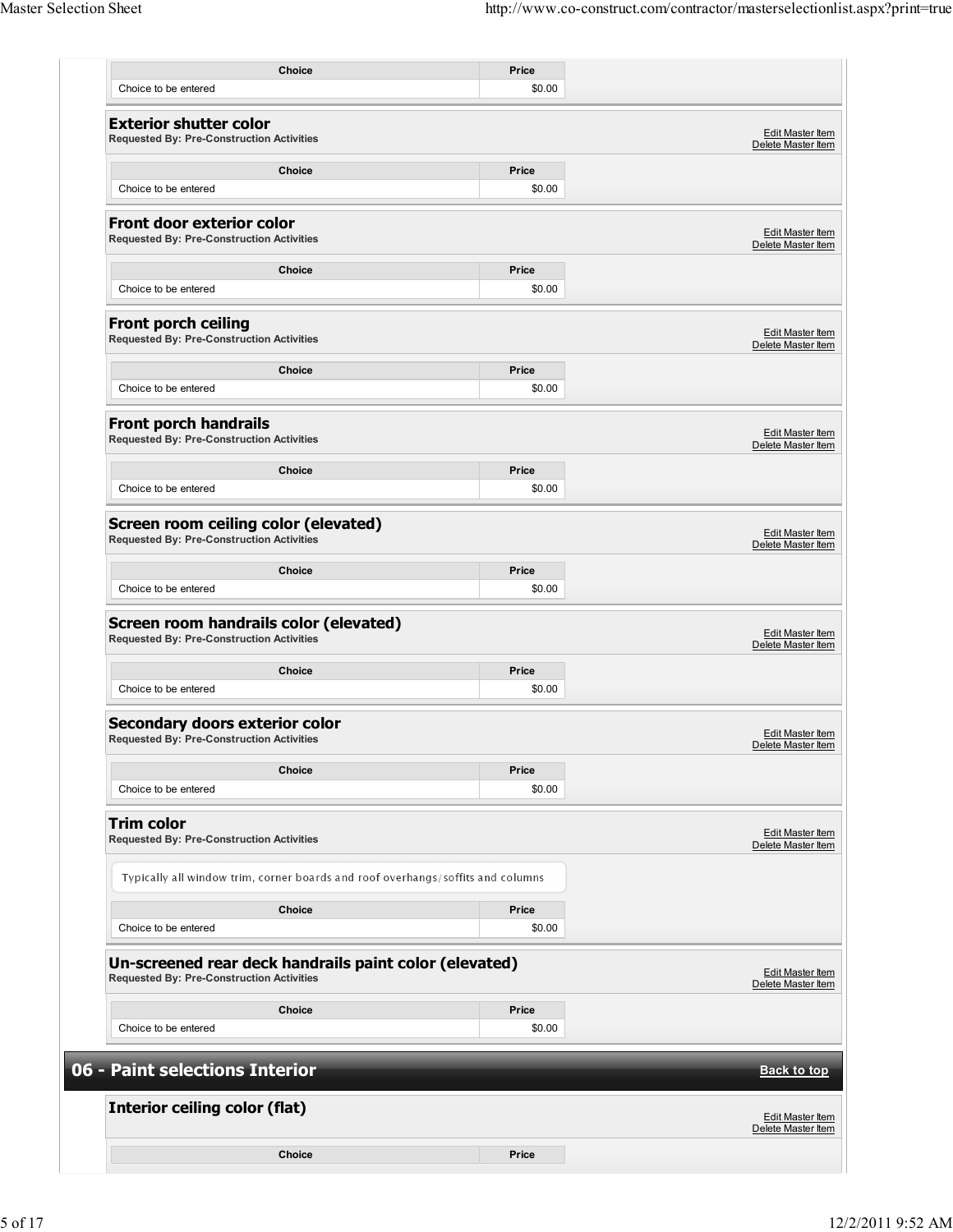| Choice to be entered                                                                                          |                                                                                                                                                                       | \$0.00          |                                                                                                                                                  |
|---------------------------------------------------------------------------------------------------------------|-----------------------------------------------------------------------------------------------------------------------------------------------------------------------|-----------------|--------------------------------------------------------------------------------------------------------------------------------------------------|
| <b>Interior paint Trim color (semi gloss)</b><br>Requested By: Framing, Roofing, Exterior finish, Mechanicals |                                                                                                                                                                       |                 | Edit Master Item<br>Delete Master Item                                                                                                           |
| ceiling beam details.                                                                                         | Baseboards, interior doors, door and window casings, crown moldings, skirt<br>boards, risers on stairs, built in cabinets, stair pickets, wainscote, coffer ceilings, |                 |                                                                                                                                                  |
| Choice to be entered                                                                                          | <b>Choice</b>                                                                                                                                                         | Price<br>\$0.00 |                                                                                                                                                  |
| <b>Interior paint wall color (flat)</b>                                                                       |                                                                                                                                                                       |                 | <b>Edit Master Item</b><br>Delete Master Item                                                                                                    |
|                                                                                                               | All walls flat except for bathroom walls which will be eggshell.<br>All closet interiors and garage walls and ceilings are flat white                                 |                 |                                                                                                                                                  |
| Choice to be entered                                                                                          | <b>Choice</b>                                                                                                                                                         | Price<br>\$0.00 |                                                                                                                                                  |
| 07 - Electric                                                                                                 |                                                                                                                                                                       |                 | <b>Back to top</b>                                                                                                                               |
| Switch and outlet style and color<br>Requested By: Interior Millwork, cabinets, tile, hardwoods               |                                                                                                                                                                       |                 | Edit Master Item<br>Delete Master Item                                                                                                           |
|                                                                                                               | <b>Choice</b>                                                                                                                                                         | Price           |                                                                                                                                                  |
| White "toggle"<br>#1                                                                                          |                                                                                                                                                                       | \$0.00          |                                                                                                                                                  |
|                                                                                                               |                                                                                                                                                                       | \$0.00          |                                                                                                                                                  |
|                                                                                                               |                                                                                                                                                                       |                 |                                                                                                                                                  |
| Off white "toggle"<br>#2<br>#3                                                                                |                                                                                                                                                                       | TBD             |                                                                                                                                                  |
| White "Decora" (switching only)<br>Off White "Decora (switching only)<br>#4<br>09 - Plumbing                  |                                                                                                                                                                       | TBD             |                                                                                                                                                  |
| <b>Bath 2 lavatory faucets</b><br>Requested By: Interior Millwork, cabinets, tile, hardwoods                  | Specify selection by model #, spread, number of holes, finish and quantity (if                                                                                        |                 |                                                                                                                                                  |
| double bowl)                                                                                                  |                                                                                                                                                                       |                 |                                                                                                                                                  |
|                                                                                                               | <b>Choice</b>                                                                                                                                                         | Price           |                                                                                                                                                  |
| Choice to be entered                                                                                          |                                                                                                                                                                       | \$0.00          |                                                                                                                                                  |
| <b>Bath 2 toilet</b><br>Requested By: Interior Millwork, cabinets, tile, hardwoods                            |                                                                                                                                                                       |                 |                                                                                                                                                  |
|                                                                                                               | Specify color, standard selection is elongated-standard height                                                                                                        |                 |                                                                                                                                                  |
|                                                                                                               | <b>Choice</b>                                                                                                                                                         | Price           |                                                                                                                                                  |
| Choice to be entered                                                                                          |                                                                                                                                                                       | \$0.00          |                                                                                                                                                  |
| <b>Bath 2 Tub/shower</b><br>Requested By: Interior Millwork, cabinets, tile, hardwoods                        |                                                                                                                                                                       |                 |                                                                                                                                                  |
| Specify whether tub or shower and color selection if tub                                                      |                                                                                                                                                                       |                 |                                                                                                                                                  |
|                                                                                                               | <b>Choice</b>                                                                                                                                                         | Price           |                                                                                                                                                  |
| Choice to be entered                                                                                          |                                                                                                                                                                       | \$0.00          | <b>Back to top</b><br>Edit Master Item<br>Delete Master Item<br>Edit Master Item<br>Delete Master Item<br>Edit Master Item<br>Delete Master Item |
| <b>Bath 2 Tub/shower faucet</b><br>Requested By: Interior Millwork, cabinets, tile, hardwoods                 |                                                                                                                                                                       |                 | <b>Edit Master Item</b><br>Delete Master Item                                                                                                    |
| Specify whether tub or shower and finish                                                                      |                                                                                                                                                                       |                 |                                                                                                                                                  |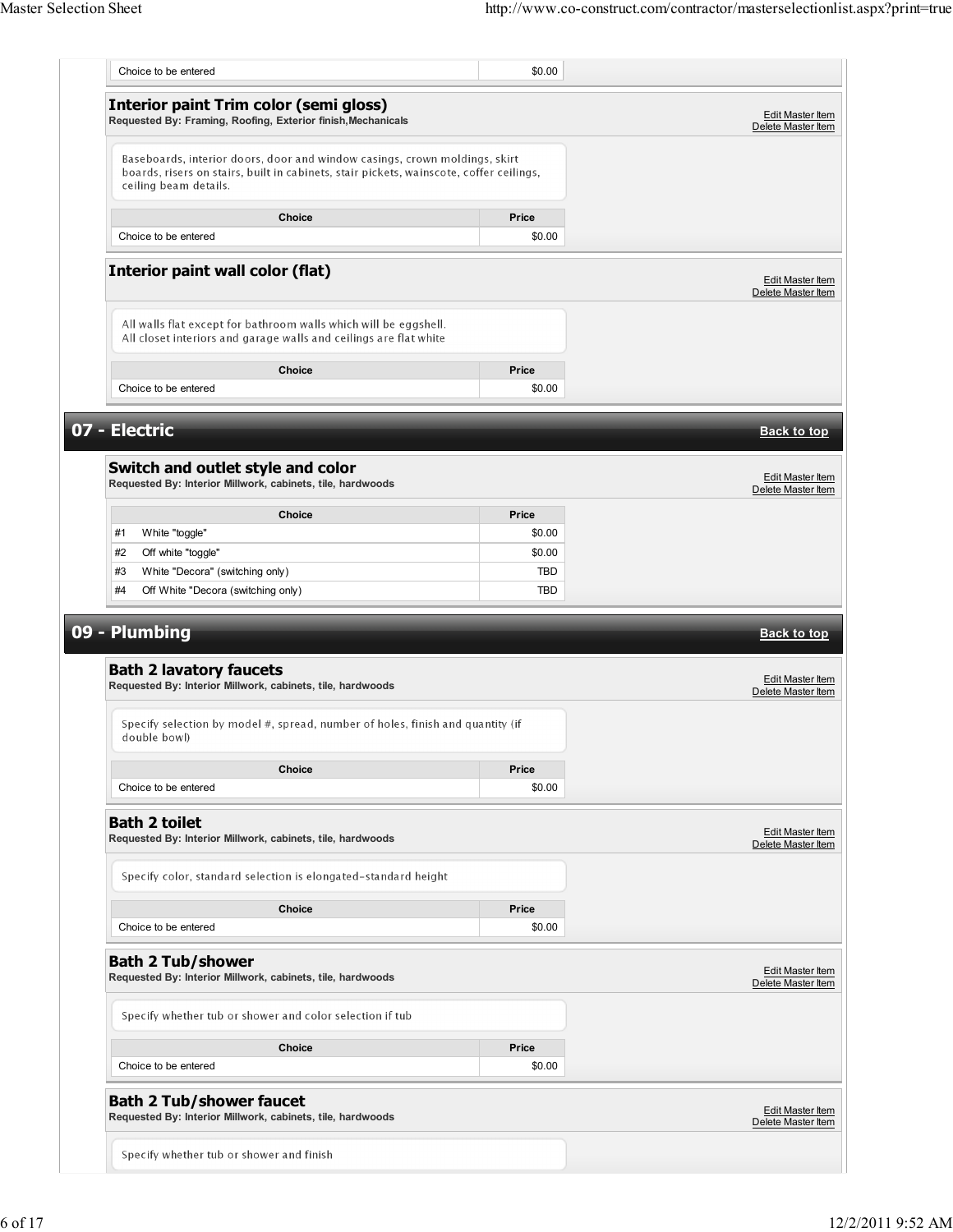| Choice<br>Choice to be entered                                                                             | Price<br>\$0.00 |                                               |
|------------------------------------------------------------------------------------------------------------|-----------------|-----------------------------------------------|
|                                                                                                            |                 |                                               |
| <b>Bath 3 lavatory faucets</b><br>Requested By: Interior Millwork, cabinets, tile, hardwoods               |                 | Edit Master Item<br>Delete Master Item        |
| Specify finish and spread                                                                                  |                 |                                               |
| <b>Choice</b>                                                                                              | Price           |                                               |
| Choice to be entered                                                                                       | \$0.00          |                                               |
| <b>Bath 3 toilet</b><br>Requested By: Interior Millwork, cabinets, tile, hardwoods                         |                 | <b>Edit Master Item</b><br>Delete Master Item |
| Specify color, Standard selection is elongated, standard height                                            |                 |                                               |
| Choice                                                                                                     | Price           |                                               |
| Choice to be entered                                                                                       | \$0.00          |                                               |
| <b>Bath 3 Tub/shower</b><br><b>Requested By: Foundation</b>                                                |                 | Edit Master Item<br>Delete Master Item        |
| Specify whether tub or shower and color if tub                                                             |                 |                                               |
| Choice                                                                                                     | Price           |                                               |
| Choice to be entered                                                                                       | \$0.00          |                                               |
| <b>Bath 3 Tub/shower faucet</b><br>Requested By: Interior Millwork, cabinets, tile, hardwoods              |                 | Edit Master Item<br>Delete Master Item        |
| Specify whether tub or shower and finish of faucet                                                         |                 |                                               |
| <b>Choice</b>                                                                                              | Price           |                                               |
| Choice to be entered                                                                                       | \$0.00          |                                               |
| <b>Kitchen faucet</b><br>Requested By: Framing, Roofing, Exterior finish, Mechanicals                      |                 | Edit Master Item<br>Delete Master Item        |
| Please indicate finish, spread, accessories (soap)                                                         |                 |                                               |
| Choice                                                                                                     | Price           |                                               |
| Choice to be entered                                                                                       | \$0.00          |                                               |
| <b>Laundry faucet</b><br>Requested By: Framing, Roofing, Exterior finish, Mechanicals                      |                 | Edit Master Item<br>Delete Master Item        |
| Please indicate finish and spread                                                                          |                 |                                               |
| Choice                                                                                                     | Price           |                                               |
| Choice to be entered                                                                                       | \$0.00          |                                               |
| <b>Laundry tub</b><br>Requested By: Framing, Roofing, Exterior finish, Mechanicals                         |                 | Edit Master Item<br>Delete Master Item        |
| Please indicate whether drop in or undermount. Material (acrylic or stainless) and<br>color if applicable. |                 |                                               |
| Choice                                                                                                     | Price           |                                               |
| Choice to be entered                                                                                       | \$0.00          |                                               |
| <b>Master Bath Lavatory faucets</b><br><b>Requested By: Foundation</b>                                     |                 | Edit Master Item<br>Delete Master Item        |
|                                                                                                            |                 |                                               |
| Please indicate finish and spread                                                                          |                 |                                               |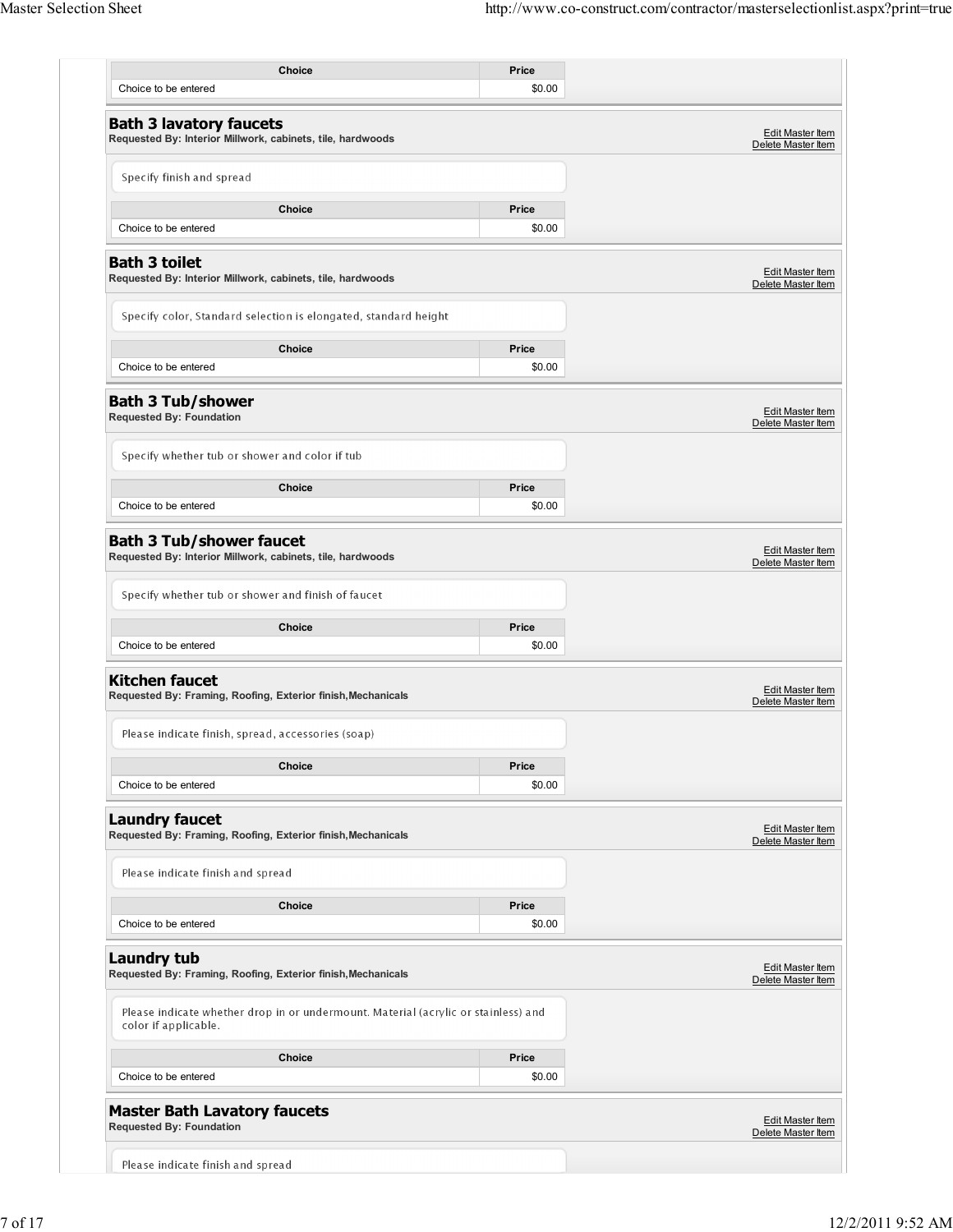| Choice<br>Choice to be entered                                                                   | Price<br>\$0.00 |                                               |
|--------------------------------------------------------------------------------------------------|-----------------|-----------------------------------------------|
| <b>Master bath shower faucet</b><br><b>Requested By: Foundation</b>                              |                 | Edit Master Item                              |
|                                                                                                  |                 | Delete Master Item                            |
| Please indicate finish                                                                           |                 |                                               |
| <b>Choice</b>                                                                                    | Price           |                                               |
| Choice to be entered                                                                             | \$0.00          |                                               |
| <b>Master bath toilet</b><br>Requested By: Framing, Roofing, Exterior finish, Mechanicals        |                 | Edit Master Item<br>Delete Master Item        |
| Specify color, standard selection is elongated-comfort height                                    |                 |                                               |
| Choice                                                                                           | Price           |                                               |
| Choice to be entered                                                                             | \$0.00          |                                               |
| Powder bath pedestal sink<br>Requested By: Framing, Roofing, Exterior finish, Mechanicals        |                 | <b>Edit Master Item</b><br>Delete Master Item |
|                                                                                                  |                 |                                               |
| Please indicate model # and color                                                                |                 |                                               |
| <b>Choice</b>                                                                                    | Price           |                                               |
| Choice to be entered                                                                             | \$0.00          |                                               |
| Powder bath pedestal sink faucet<br>Requested By: Framing, Roofing, Exterior finish, Mechanicals |                 | Edit Master Item<br>Delete Master Item        |
| Please indicate finish and spread                                                                |                 |                                               |
| <b>Choice</b>                                                                                    | Price           |                                               |
| Choice to be entered                                                                             | \$0.00          |                                               |
|                                                                                                  |                 |                                               |
| <b>Powder bath toilet</b><br>Requested By: Interior Millwork, cabinets, tile, hardwoods          |                 | Edit Master Item<br>Delete Master Item        |
|                                                                                                  |                 |                                               |
| Specify color, standard selection is elongated-comfort height                                    |                 |                                               |
| Choice                                                                                           | Price           |                                               |
| Choice to be entered                                                                             | \$0.00          |                                               |
| 10 - Cabinets                                                                                    |                 | <b>Back to top</b>                            |
|                                                                                                  |                 |                                               |
| Bathroom # 2 Cabinet hardware<br>Requested By: Framing, Roofing, Exterior finish, Mechanicals    |                 | Edit Master Item                              |
|                                                                                                  |                 | Delete Master Item                            |
| Please indicate pull/knob style and finish                                                       |                 |                                               |
| Choice                                                                                           | Price           |                                               |
| Choice to be entered                                                                             | \$0.00          |                                               |
| Bathroom # 2 Cabinet top<br>Requested By: Framing, Roofing, Exterior finish, Mechanicals         |                 | <b>Edit Master Item</b><br>Delete Master Item |
|                                                                                                  |                 |                                               |
| Cultured marble is standard.                                                                     |                 |                                               |
|                                                                                                  |                 |                                               |
| <b>Choice</b><br>Choice to be entered                                                            | Price<br>\$0.00 |                                               |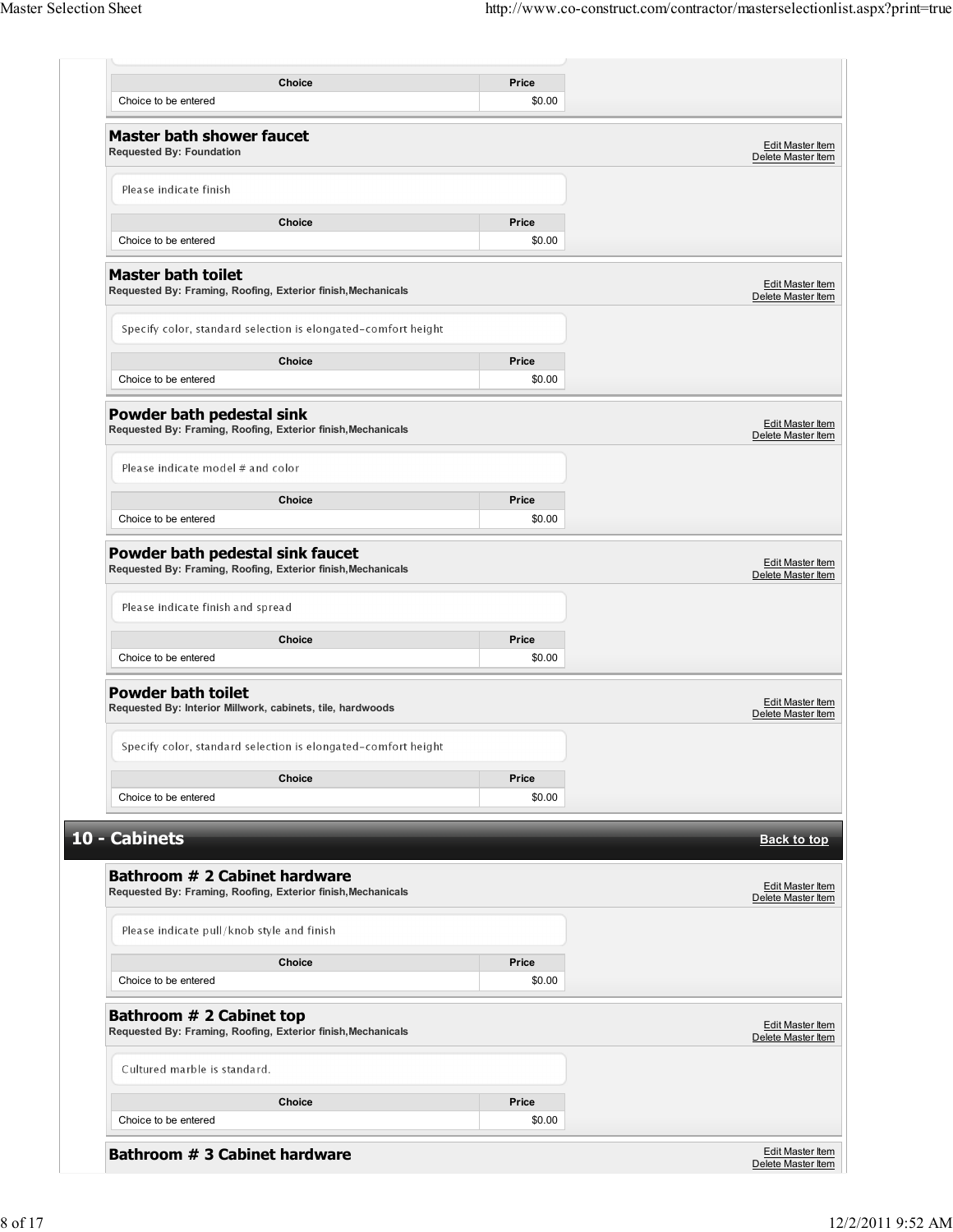|                                                               | Requested By: Framing, Roofing, Exterior finish, Mechanicals                 |                 |                                                                                                                                                                                    |
|---------------------------------------------------------------|------------------------------------------------------------------------------|-----------------|------------------------------------------------------------------------------------------------------------------------------------------------------------------------------------|
| Please indicate pull/knob style and finish                    |                                                                              |                 |                                                                                                                                                                                    |
| Choice to be entered                                          | <b>Choice</b>                                                                | Price<br>\$0.00 |                                                                                                                                                                                    |
| Bathroom # 3 Cabinet top                                      | Requested By: Framing, Roofing, Exterior finish, Mechanicals                 |                 | <b>Edit Master Item</b><br>Delete Master Item                                                                                                                                      |
| Cultured marble is standard                                   |                                                                              |                 |                                                                                                                                                                                    |
| Choice to be entered                                          | Choice                                                                       | Price<br>\$0.00 |                                                                                                                                                                                    |
| <b>Bathroom # 3 Cabinets</b>                                  | Requested By: Framing, Roofing, Exterior finish, Mechanicals                 |                 | Edit Master Item<br>Delete Master Item                                                                                                                                             |
|                                                               | Please indicate style and color. Layout per approved cabinet company design. |                 |                                                                                                                                                                                    |
| Choice to be entered                                          | <b>Choice</b>                                                                | Price<br>\$0.00 |                                                                                                                                                                                    |
| <b>Bathroom #2 Cabinets</b>                                   | Requested By: Framing, Roofing, Exterior finish, Mechanicals                 |                 | Edit Master Item<br>Delete Master Item                                                                                                                                             |
| design.                                                       | Please indicate door style and color. Layout per approved cabinet company    |                 |                                                                                                                                                                                    |
|                                                               | Choice                                                                       | Price           |                                                                                                                                                                                    |
| Choice to be entered                                          |                                                                              |                 |                                                                                                                                                                                    |
| <b>Kitchen Cabinet Hardware</b>                               |                                                                              | \$0.00          |                                                                                                                                                                                    |
| Please indicate pull/knob style and finish                    | Requested By: Framing, Roofing, Exterior finish, Mechanicals                 |                 |                                                                                                                                                                                    |
|                                                               | Choice                                                                       | Price           |                                                                                                                                                                                    |
| Choice to be entered                                          |                                                                              | \$0.00          |                                                                                                                                                                                    |
| <b>Kitchen Cabinets</b>                                       | Requested By: Framing, Roofing, Exterior finish, Mechanicals                 |                 |                                                                                                                                                                                    |
| design.                                                       | Please indicate color and door style. Layout per approved cabinet company    |                 |                                                                                                                                                                                    |
|                                                               | <b>Choice</b>                                                                | Price           |                                                                                                                                                                                    |
| Choice to be entered                                          |                                                                              | \$0.00          |                                                                                                                                                                                    |
|                                                               | Requested By: Framing, Roofing, Exterior finish, Mechanicals                 |                 |                                                                                                                                                                                    |
| Please indicate pull/knob style and finish.                   |                                                                              |                 |                                                                                                                                                                                    |
| Choice to be entered                                          | Choice                                                                       | Price<br>\$0.00 |                                                                                                                                                                                    |
| <b>Laundry Cabinet Hardware</b><br><b>Laundry Cabinet top</b> | Requested By: Framing, Roofing, Exterior finish, Mechanicals                 |                 |                                                                                                                                                                                    |
| Laminate is standard. Please indicate edge.                   |                                                                              |                 |                                                                                                                                                                                    |
|                                                               | Choice                                                                       | Price           | Edit Master Item<br>Delete Master Item<br><b>Edit Master Item</b><br>Delete Master Item<br><b>Edit Master Item</b><br>Delete Master Item<br>Edit Master Item<br>Delete Master Item |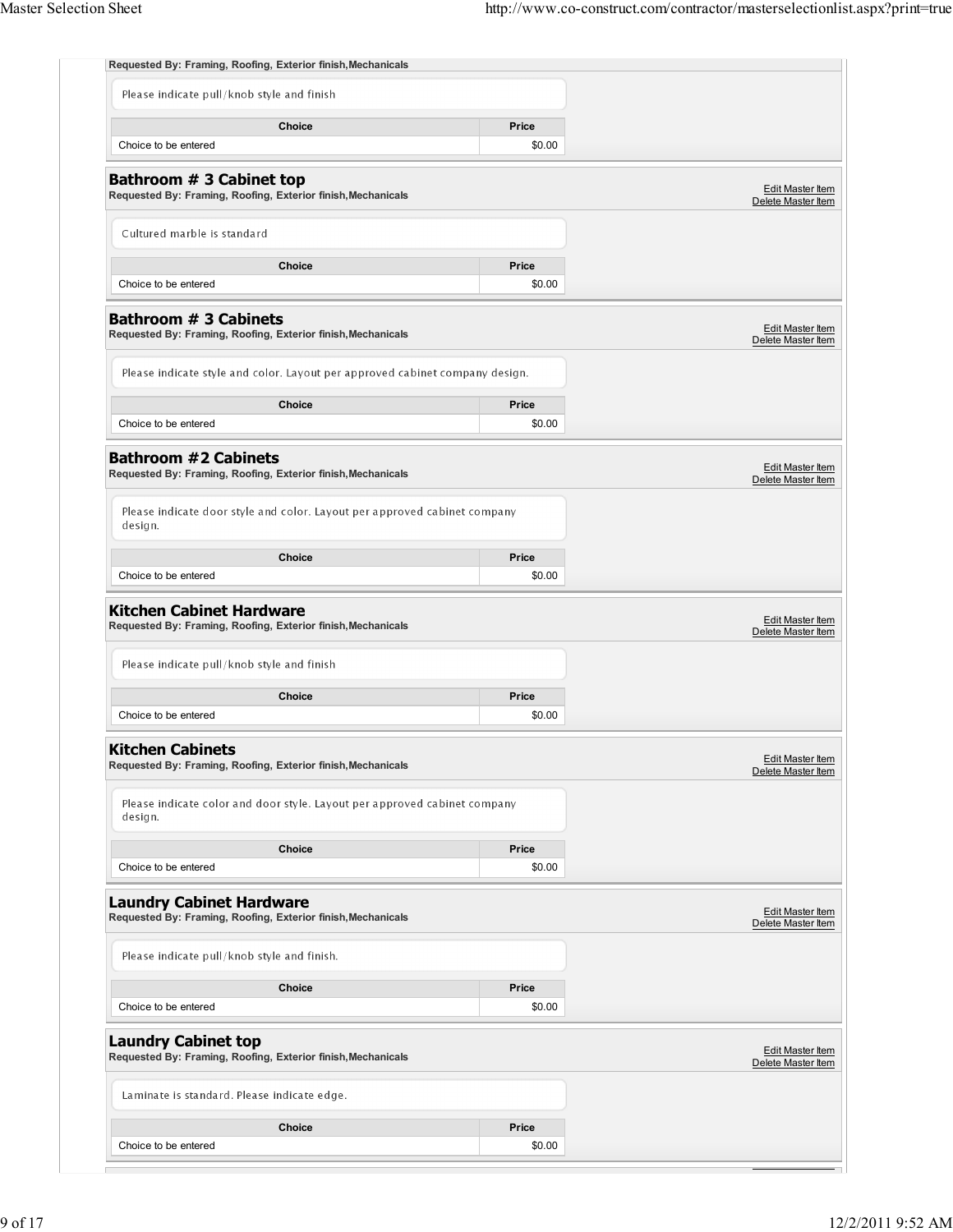|                                                                                       | Please indicate color and door style. Layout per approved cabinet company              |                     |                                               |  |
|---------------------------------------------------------------------------------------|----------------------------------------------------------------------------------------|---------------------|-----------------------------------------------|--|
| design.                                                                               |                                                                                        |                     |                                               |  |
|                                                                                       | Choice                                                                                 | Price               |                                               |  |
| Choice to be entered                                                                  |                                                                                        | \$0.00              |                                               |  |
| <b>Master Bath Cabinet hardware</b>                                                   | Requested By: Framing, Roofing, Exterior finish, Mechanicals                           |                     | Edit Master Item<br>Delete Master Item        |  |
| Please indicate pull/knob style and color                                             |                                                                                        |                     |                                               |  |
|                                                                                       | Choice                                                                                 | Price               |                                               |  |
| Choice to be entered                                                                  |                                                                                        | \$0.00              |                                               |  |
| <b>Master Bath Cabinets</b>                                                           | Requested By: Framing, Roofing, Exterior finish, Mechanicals                           |                     | <b>Edit Master Item</b><br>Delete Master Item |  |
| design.                                                                               | Please indicate door style and color. Layout per approved cabinet company              |                     |                                               |  |
|                                                                                       | <b>Choice</b>                                                                          | Price               |                                               |  |
| Choice to be entered                                                                  |                                                                                        | \$0.00              |                                               |  |
| <b>Lighting package</b><br>Requested By: Interior Millwork, cabinets, tile, hardwoods | Please attached approved quote and enter allowance amount. Need quote from             |                     | Edit Master Item<br>Delete Master Item        |  |
|                                                                                       | lighting store for all light fixtures including smoke alarms, doorbells, flourescents. |                     |                                               |  |
| Quote # ????<br>#1                                                                    | Choice                                                                                 | Price<br><b>TBD</b> |                                               |  |
|                                                                                       |                                                                                        |                     |                                               |  |
| 12 - Fireplace                                                                        |                                                                                        |                     | <b>Back to top</b>                            |  |
| <b>Family room</b><br><b>Requested By: Foundation</b>                                 |                                                                                        |                     | Edit Master Item                              |  |
|                                                                                       |                                                                                        |                     |                                               |  |
|                                                                                       | Specify model number, size and whether flush or raised. If raised, indicate height.    |                     | Delete Master Item                            |  |
|                                                                                       | <b>Choice</b>                                                                          | Price               |                                               |  |
| Choice to be entered                                                                  |                                                                                        | \$0.00              |                                               |  |
| <b>Fireplace/ Family Room/ MANTLE</b>                                                 | Requested By: Framing, Roofing, Exterior finish, Mechanicals                           |                     | <b>Edit Master Item</b><br>Delete Master Item |  |
|                                                                                       | <b>Choice</b>                                                                          | Price               |                                               |  |
| Choice to be entered                                                                  |                                                                                        | \$0.00              |                                               |  |
| <b>Fireplace/ Family Room/SURROUND</b><br><b>Requested By: Foundation</b>             |                                                                                        |                     |                                               |  |
| raised. If raised, standard is 12".                                                   | Standard is black slate for surround and hearth. Please indicate is hearth is flush or |                     |                                               |  |
|                                                                                       | Choice                                                                                 | Price               | <b>Edit Master Item</b><br>Delete Master Item |  |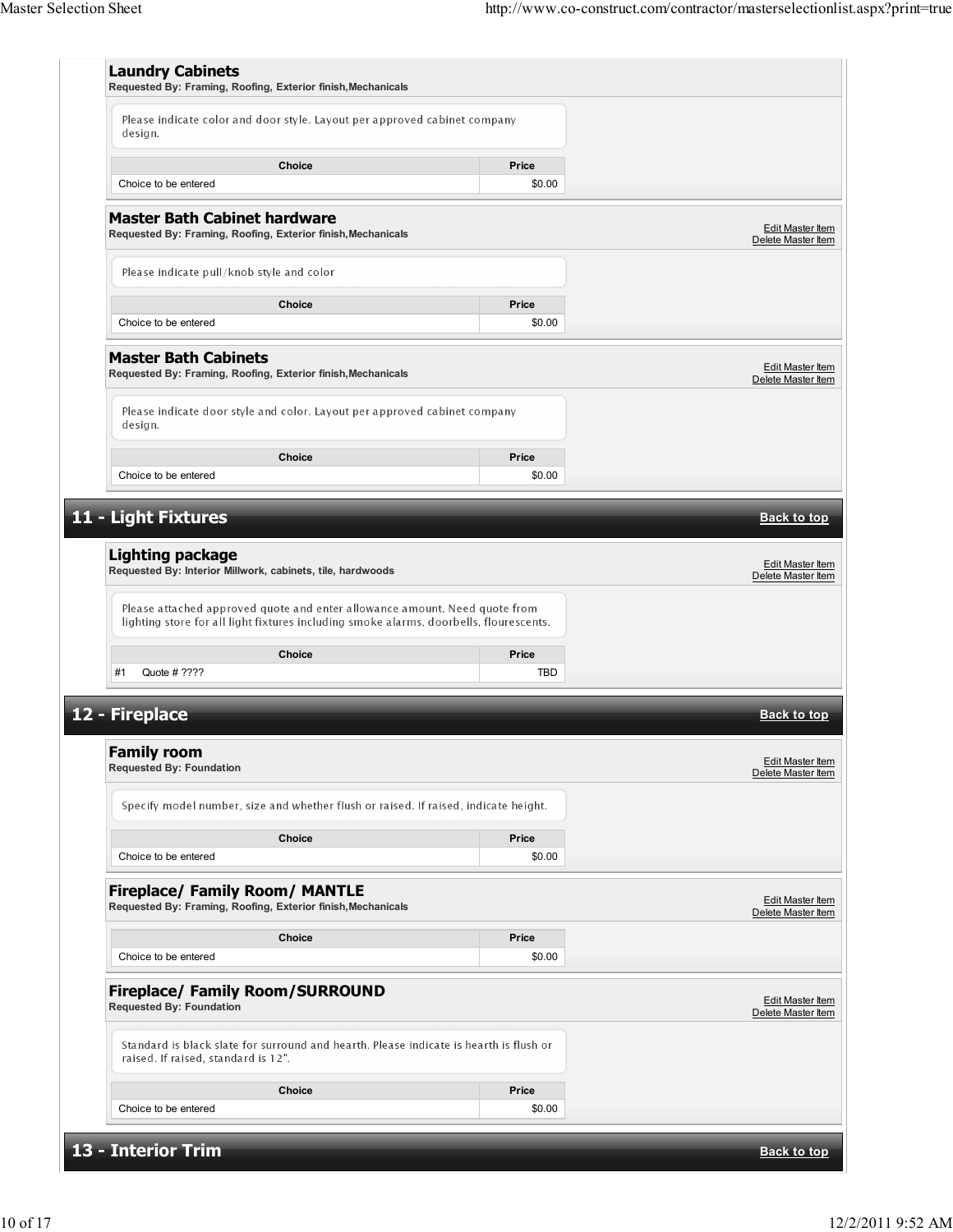|                                                                                                                            | Price           | Delete Master Item                            |
|----------------------------------------------------------------------------------------------------------------------------|-----------------|-----------------------------------------------|
| Choice<br>Choice to be entered                                                                                             | \$0.00          |                                               |
|                                                                                                                            |                 |                                               |
| <b>CASING-doors-windows</b><br>Requested By: Framing, Roofing, Exterior finish, Mechanicals                                |                 | Edit Master Item<br>Delete Master Item        |
| Casing is on doors, windows, cased openings. Please indicate style.                                                        |                 |                                               |
| <b>Choice</b>                                                                                                              |                 |                                               |
| Choice to be entered                                                                                                       | Price<br>\$0.00 |                                               |
|                                                                                                                            |                 |                                               |
| <b>CROWN</b><br>Requested By: Framing, Roofing, Exterior finish, Mechanicals                                               |                 | <b>Edit Master Item</b><br>Delete Master Item |
| Please indicate style and locations.                                                                                       |                 |                                               |
| <b>Choice</b>                                                                                                              | Price           |                                               |
| Choice to be entered                                                                                                       | \$0.00          |                                               |
| <b>Interior Doors</b>                                                                                                      |                 |                                               |
| Requested By: Framing, Roofing, Exterior finish, Mechanicals                                                               |                 | Edit Master Item<br>Delete Master Item        |
| Choice                                                                                                                     | Price           |                                               |
| Choice to be entered                                                                                                       | \$0.00          |                                               |
|                                                                                                                            |                 | Delete Master Item                            |
| Select overall style. Final plans dictate stair layout.                                                                    |                 |                                               |
| <b>Choice</b>                                                                                                              | Price           |                                               |
| Stained oak treads, painted skirt, painted riser, POST TO POST, stained<br>#1<br>handrail, stained Newell, painted picket  | \$0.00          |                                               |
| Stained oak treads, painted skirt, painted riser, OVER THE POST,<br>#2<br>stained handrail, stained Newell, painted picket | \$0.00          |                                               |
| Main stairs-1st floor to 2nd floor handrail                                                                                |                 |                                               |
| Requested By: Framing, Roofing, Exterior finish, Mechanicals                                                               |                 | Edit Master Item<br>Delete Master Item        |
| <b>Choice</b>                                                                                                              | Price           |                                               |
| Choice to be entered                                                                                                       | \$0.00          |                                               |
| Main stairs-1st floor to 2nd floor Newell post<br>Requested By: Framing, Roofing, Exterior finish, Mechanicals             |                 | <b>Edit Master Item</b>                       |
|                                                                                                                            | Price           | Delete Master Item                            |
| Choice<br>Choice to be entered                                                                                             | \$0.00          |                                               |
|                                                                                                                            |                 |                                               |
| Main stairs-1st floor to 2nd floor Picket<br>Requested By: Framing, Roofing, Exterior finish, Mechanicals                  |                 | Edit Master Item<br>Delete Master Item        |
| <b>Choice</b>                                                                                                              | Price           |                                               |
| Choice to be entered                                                                                                       | \$0.00          |                                               |
| 14 - Ceramic Tile                                                                                                          |                 | <b>Back to top</b>                            |
| <b>Bath 2 bull nose</b>                                                                                                    |                 |                                               |
| Requested By: Framing, Roofing, Exterior finish, Mechanicals                                                               |                 | Edit Master Item<br>Delete Master Item        |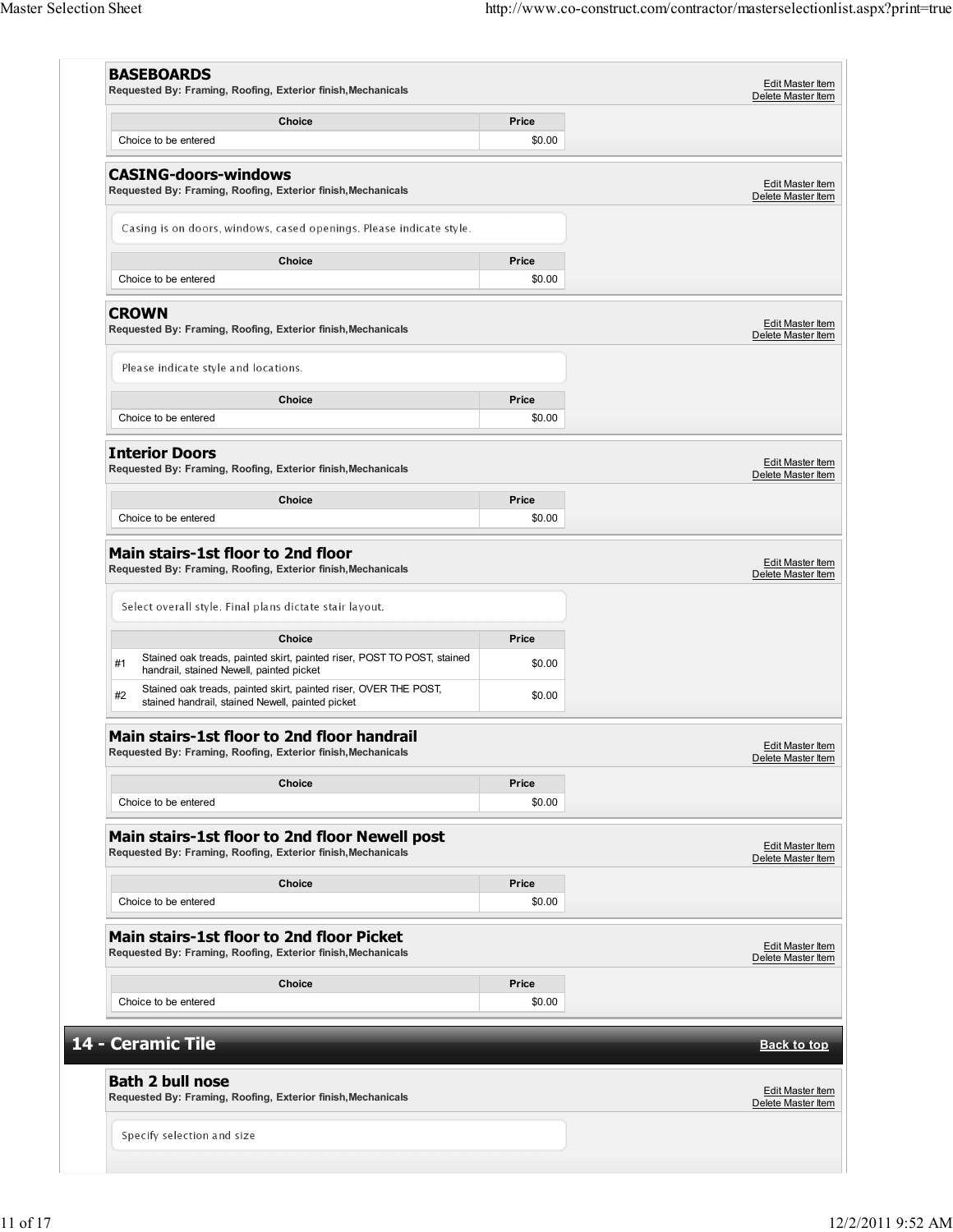| Choice                                                                                     | Price           |                                               |
|--------------------------------------------------------------------------------------------|-----------------|-----------------------------------------------|
| Choice to be entered                                                                       | \$0.00          |                                               |
| <b>Bath 2 corner shelf</b><br>Requested By: Framing, Roofing, Exterior finish, Mechanicals |                 | Edit Master Item<br>Delete Master Item        |
| (1) large corner shelf standard                                                            |                 |                                               |
| Choice<br>Choice to be entered                                                             | Price<br>\$0.00 |                                               |
|                                                                                            |                 |                                               |
| <b>Bath 2 floor</b><br>Requested By: Interior Millwork, cabinets, tile, hardwoods          |                 | <b>Edit Master Item</b><br>Delete Master Item |
| Specify selection, grout and any layout considerations.                                    |                 |                                               |
| <b>Choice</b>                                                                              | Price           |                                               |
| Choice to be entered                                                                       | \$0.00          |                                               |
| <b>Bath 2 wall tile</b><br>Requested By: Interior Millwork, cabinets, tile, hardwoods      |                 | <b>Edit Master Item</b><br>Delete Master Item |
| Specify selection, grout and any layout considerations.                                    |                 |                                               |
| Choice                                                                                     | Price           |                                               |
| Choice to be entered                                                                       | \$0.00          |                                               |
| <b>Bath 3 Bull nose</b><br>Requested By: Framing, Roofing, Exterior finish, Mechanicals    |                 | Edit Master Item<br>Delete Master Item        |
| Specify selection and size                                                                 |                 |                                               |
| Choice                                                                                     | Price           |                                               |
| Choice to be entered                                                                       | \$0.00          |                                               |
| <b>Bath 3 corner shelf</b><br>Requested By: Framing, Roofing, Exterior finish, Mechanicals |                 | <b>Edit Master Item</b><br>Delete Master Item |
| (1) large corner shelf standard                                                            |                 |                                               |
| Choice                                                                                     | Price           |                                               |
| Choice to be entered                                                                       | \$0.00          |                                               |
| <b>Bath 3 floor</b><br>Requested By: Interior Millwork, cabinets, tile, hardwoods          |                 | Edit Master Item<br>Delete Master Item        |
| Specify selection, grout and any layout considerations.                                    |                 |                                               |
| Choice                                                                                     | Price           |                                               |
| Choice to be entered                                                                       | \$0.00          |                                               |
| <b>Bath 3 wall tile</b><br>Requested By: Interior Millwork, cabinets, tile, hardwoods      |                 | Edit Master Item<br>Delete Master Item        |
| Specify selection, grout and any layout considerations.                                    |                 |                                               |
| Choice                                                                                     | Price           |                                               |
| Choice to be entered                                                                       | \$0.00          |                                               |
| <b>Laundry floor</b><br>Requested By: Interior Millwork, cabinets, tile, hardwoods         |                 | Edit Master Item<br>Delete Master Item        |
| Specify selection, grout and any layout considerations.                                    |                 |                                               |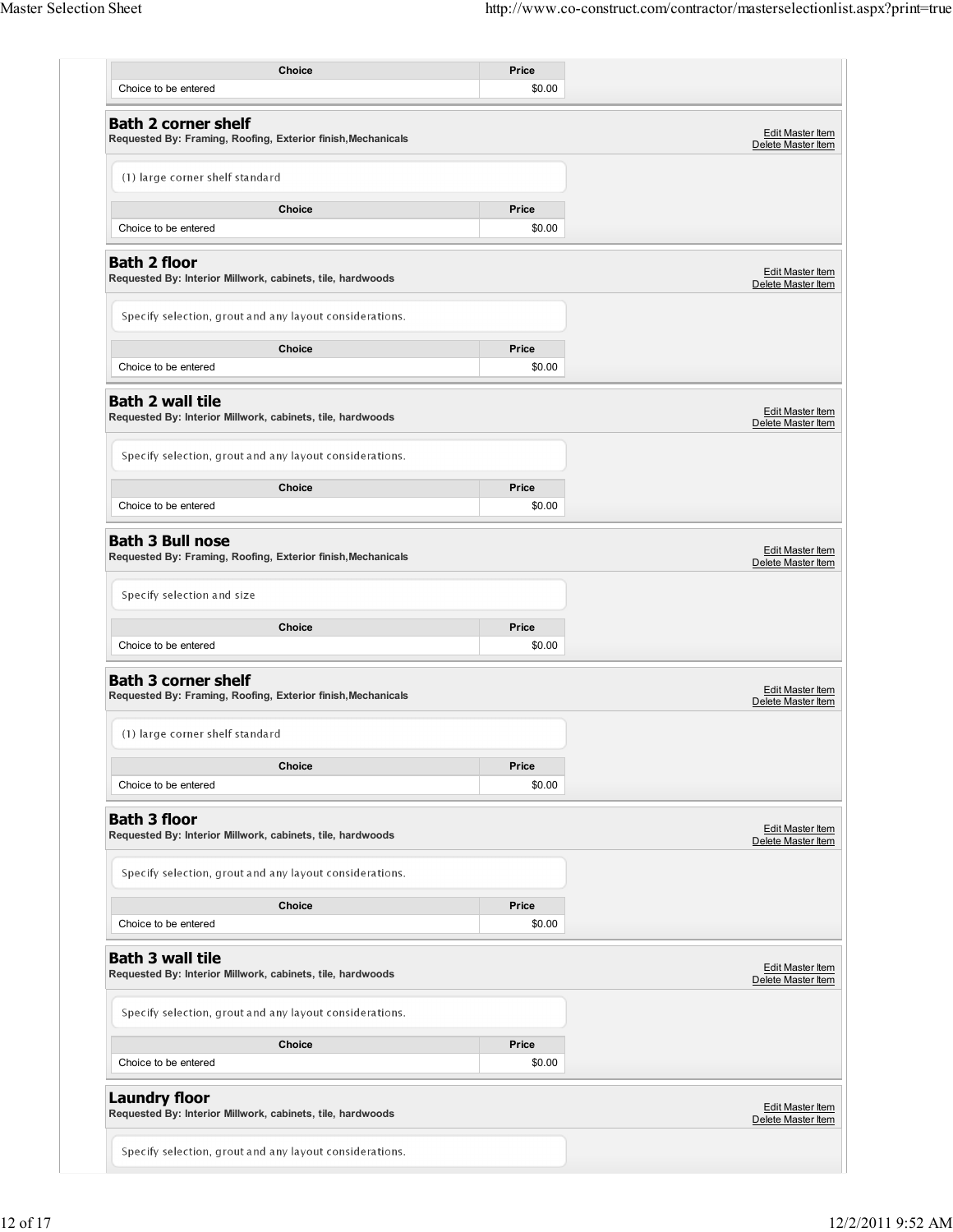| Choice                                                                                                                                                                                                                  |        |                                                                                                                            |
|-------------------------------------------------------------------------------------------------------------------------------------------------------------------------------------------------------------------------|--------|----------------------------------------------------------------------------------------------------------------------------|
|                                                                                                                                                                                                                         | Price  |                                                                                                                            |
| Choice to be entered                                                                                                                                                                                                    | \$0.00 |                                                                                                                            |
| <b>Master bath accent strip</b><br>Requested By: Interior Millwork, cabinets, tile, hardwoods                                                                                                                           |        | <b>Edit Master Item</b><br>Delete Master Item                                                                              |
| Specify selection, grout and height of accent strip                                                                                                                                                                     |        |                                                                                                                            |
| Choice                                                                                                                                                                                                                  | Price  |                                                                                                                            |
| Choice to be entered                                                                                                                                                                                                    | \$0.00 |                                                                                                                            |
| <b>Master bath Bull nose</b><br>Requested By: Framing, Roofing, Exterior finish, Mechanicals                                                                                                                            |        | Edit Master Item<br>Delete Master Item                                                                                     |
| Specify selection and size                                                                                                                                                                                              |        |                                                                                                                            |
| Choice                                                                                                                                                                                                                  | Price  |                                                                                                                            |
| Choice to be entered                                                                                                                                                                                                    | \$0.00 |                                                                                                                            |
| <b>Master Bath corner shelves</b><br>Requested By: Framing, Roofing, Exterior finish, Mechanicals                                                                                                                       |        | Edit Master Item<br>Delete Master Item                                                                                     |
| (2) large corner shelves are standard.                                                                                                                                                                                  |        |                                                                                                                            |
| Choice                                                                                                                                                                                                                  | Price  |                                                                                                                            |
| Choice to be entered                                                                                                                                                                                                    | \$0.00 |                                                                                                                            |
| Requested By: Interior Millwork, cabinets, tile, hardwoods<br>Specify tile selection, grout and any layout considerations                                                                                               |        | Delete Master Item                                                                                                         |
| Choice                                                                                                                                                                                                                  | Price  |                                                                                                                            |
| Choice to be entered                                                                                                                                                                                                    | \$0.00 |                                                                                                                            |
|                                                                                                                                                                                                                         |        |                                                                                                                            |
|                                                                                                                                                                                                                         |        |                                                                                                                            |
| Specify selection, grout and any layout considerations.                                                                                                                                                                 |        |                                                                                                                            |
| Choice                                                                                                                                                                                                                  | Price  |                                                                                                                            |
| Choice to be entered                                                                                                                                                                                                    | \$0.00 |                                                                                                                            |
|                                                                                                                                                                                                                         |        |                                                                                                                            |
| Specify selection, layout, grout and height of wall surround above tub deck.                                                                                                                                            |        |                                                                                                                            |
| Choice                                                                                                                                                                                                                  | Price  |                                                                                                                            |
| Master bath shower pan<br>Requested By: Interior Millwork, cabinets, tile, hardwoods<br><b>Master Bath tub surround</b><br>Requested By: Framing, Roofing, Exterior finish, Mechanicals<br>I do not want this selection | \$0.00 |                                                                                                                            |
| Choice to be entered                                                                                                                                                                                                    | \$0.00 |                                                                                                                            |
|                                                                                                                                                                                                                         |        |                                                                                                                            |
| Specify selection, size, location within wall surround                                                                                                                                                                  |        |                                                                                                                            |
| Master Bath tub surround accent strip<br>Requested By: Framing, Roofing, Exterior finish, Mechanicals<br>Choice                                                                                                         | Price  |                                                                                                                            |
| I do not want this selection                                                                                                                                                                                            | \$0.00 | Edit Master Item<br>Delete Master Item<br>Edit Master Item<br>Delete Master Item<br>Edit Master Item<br>Delete Master Item |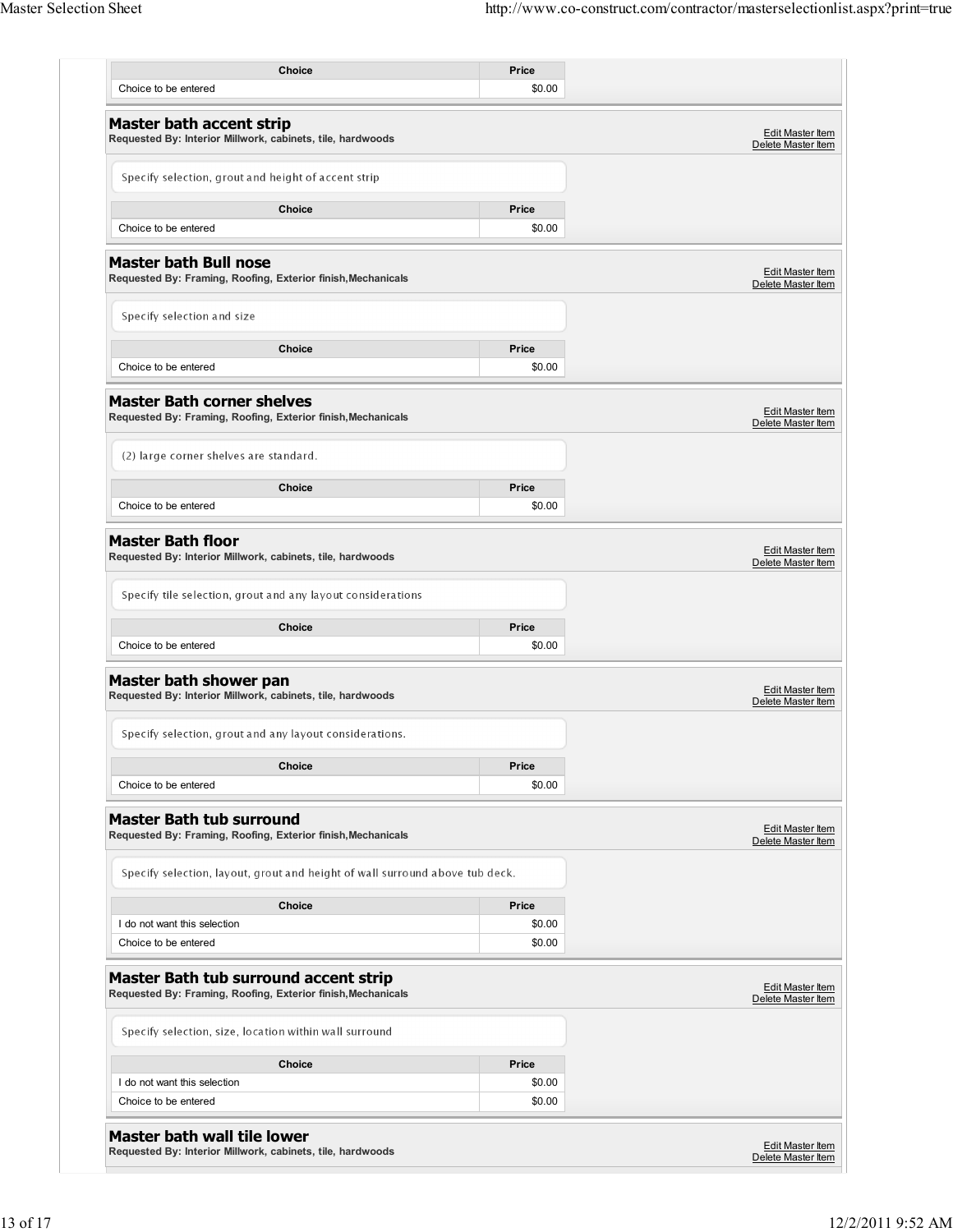|                                                                                           | Choice                                                                 | Price            |                                               |
|-------------------------------------------------------------------------------------------|------------------------------------------------------------------------|------------------|-----------------------------------------------|
| Choice to be entered                                                                      |                                                                        | \$0.00           |                                               |
| Master bath wall tile upper<br>Requested By: Interior Millwork, cabinets, tile, hardwoods |                                                                        |                  | Edit Master Item<br>Delete Master Item        |
| Specify selection, grout and any layout considerations.                                   |                                                                        |                  |                                               |
|                                                                                           | <b>Choice</b>                                                          | Price            |                                               |
| Choice to be entered                                                                      |                                                                        | \$0.00           |                                               |
| 15 - Flooring                                                                             |                                                                        |                  | <b>Back to top</b>                            |
| <b>Carpet</b><br>Requested By: Interior Millwork, cabinets, tile, hardwoods               |                                                                        |                  | Edit Master Item<br>Delete Master Item        |
| Specify selection, color, pad and locations                                               |                                                                        |                  |                                               |
|                                                                                           | Choice                                                                 | Price            |                                               |
| Choice to be entered                                                                      |                                                                        | \$0.00           |                                               |
| <b>Hardwoods</b><br>Requested By: Framing, Roofing, Exterior finish, Mechanicals          |                                                                        |                  | Edit Master Item<br>Delete Master Item        |
| Specify species, size, grade, color, finish and locations                                 |                                                                        |                  |                                               |
|                                                                                           |                                                                        |                  |                                               |
| Choice to be entered                                                                      | Choice                                                                 | Price<br>\$0.00  |                                               |
| <b>Other flooring</b><br>Requested By: Interior Millwork, cabinets, tile, hardwoods       |                                                                        |                  | <b>Edit Master Item</b><br>Delete Master Item |
| Specify selection, color and locations                                                    |                                                                        |                  |                                               |
| Choice to be entered                                                                      | Choice                                                                 | Price<br>\$0.00  |                                               |
| 16 - Appliances                                                                           |                                                                        |                  | <b>Back to top</b>                            |
|                                                                                           |                                                                        |                  |                                               |
| <b>Appliance package</b><br>Requested By: Framing, Roofing, Exterior finish, Mechanicals  |                                                                        |                  | <b>Edit Master Item</b><br>Delete Master Item |
|                                                                                           | Please attach approved quote from supplier and enter allowance amount. |                  |                                               |
|                                                                                           |                                                                        |                  |                                               |
| I do not want this selection                                                              | Choice                                                                 | Price<br>\$0.00  |                                               |
| Quote # ???????<br>#1                                                                     |                                                                        | <b>TBD</b>       |                                               |
| <b>Cooktop</b><br>Requested By: Interior Millwork, cabinets, tile, hardwoods              |                                                                        |                  | <b>Edit Master Item</b><br>Delete Master Item |
| Specify model, fuel type, size and finish                                                 |                                                                        |                  |                                               |
|                                                                                           | <b>Choice</b>                                                          | Price            |                                               |
|                                                                                           |                                                                        |                  |                                               |
| I do not want this selection<br>Choice to be entered                                      |                                                                        | \$0.00<br>\$0.00 |                                               |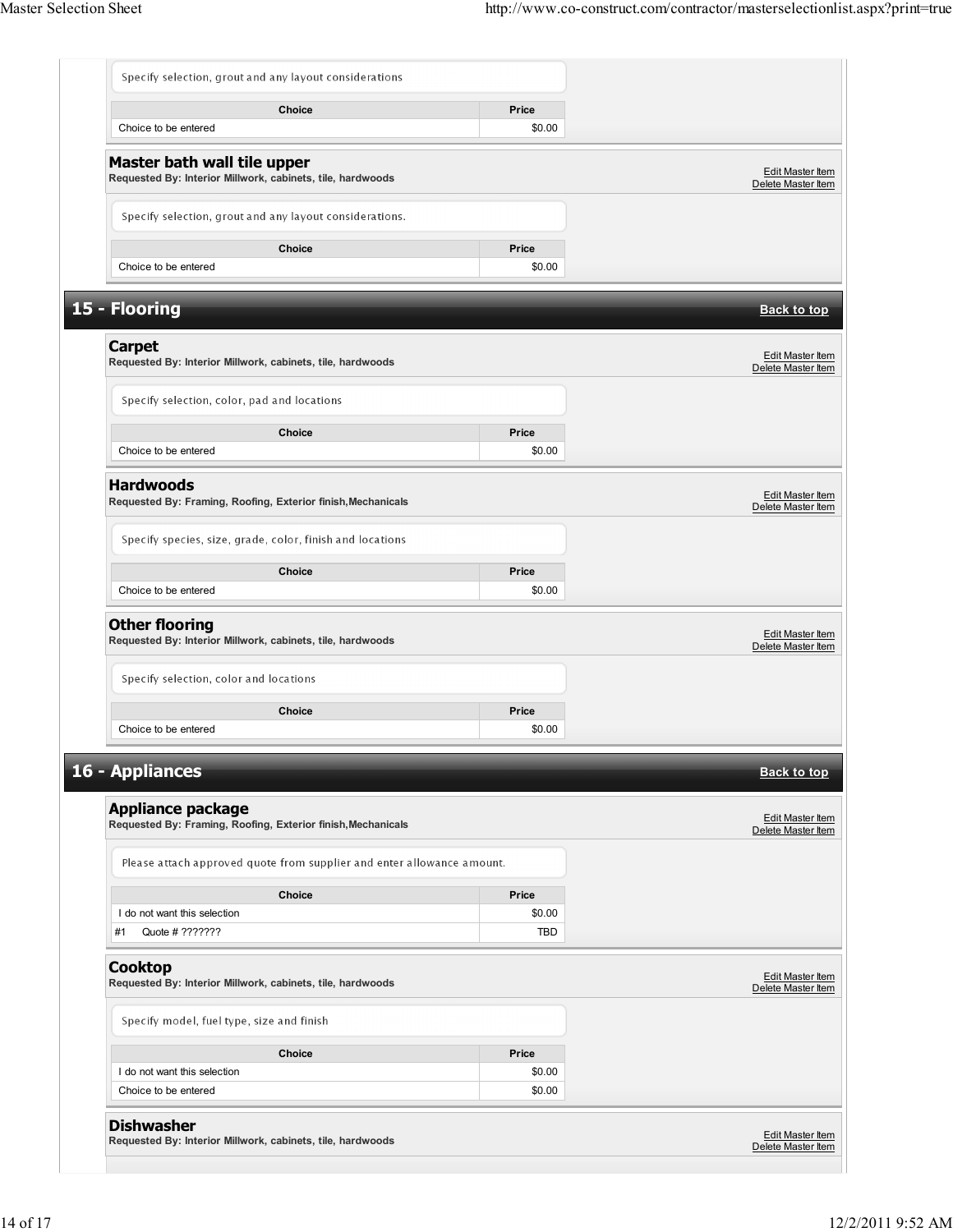| Choice                                                                                                      | Price  |                                               |
|-------------------------------------------------------------------------------------------------------------|--------|-----------------------------------------------|
| Choice to be entered                                                                                        | \$0.00 |                                               |
| <b>Double oven</b><br>Requested By: Interior Millwork, cabinets, tile, hardwoods                            |        | <b>Edit Master Item</b><br>Delete Master Item |
| Specify Model, size, fuel type and finish                                                                   |        |                                               |
| Choice                                                                                                      | Price  |                                               |
| I do not want this selection                                                                                | \$0.00 |                                               |
| Choice to be entered                                                                                        | \$0.00 |                                               |
| Range<br>Requested By: Interior Millwork, cabinets, tile, hardwoods                                         |        | <b>Edit Master Item</b><br>Delete Master Item |
| Specify model number, size, fuel type and finish                                                            |        |                                               |
| Choice                                                                                                      | Price  |                                               |
| I do not want this selection                                                                                | \$0.00 |                                               |
| Choice to be entered                                                                                        | \$0.00 |                                               |
| <b>Range Hood</b><br>Requested By: Interior Millwork, cabinets, tile, hardwoods                             |        | <b>Edit Master Item</b><br>Delete Master Item |
| Specify model, size and finish                                                                              |        |                                               |
|                                                                                                             |        |                                               |
| Choice                                                                                                      | Price  |                                               |
| Choice to be entered                                                                                        | \$0.00 | <b>Back to top</b>                            |
| Requested By: Interior Millwork, cabinets, tile, hardwoods                                                  |        | Edit Master Item<br>Delete Master Item        |
| Specify selection, finish and whether split finish or not                                                   |        |                                               |
| <b>Choice</b>                                                                                               | Price  |                                               |
| Choice to be entered                                                                                        | \$0.00 |                                               |
| Requested By: Interior Millwork, cabinets, tile, hardwoods                                                  |        | Edit Master Item<br>Delete Master Item        |
| Specify selection and finish                                                                                |        |                                               |
| Choice                                                                                                      | Price  |                                               |
| Choice to be entered                                                                                        | \$0.00 |                                               |
| <b>Front door</b><br><b>Other entry doors</b><br>Requested By: Interior Millwork, cabinets, tile, hardwoods |        | Edit Master Item<br>Delete Master Item        |
| Specify selection, finish and whether split finish or not                                                   |        |                                               |
| Choice                                                                                                      | Price  |                                               |
| Choice to be entered                                                                                        | \$0.00 |                                               |
| 17 - Door hardware<br><b>Interior doors</b><br>18 - Bath Hardware (towel bars, toilet paper, etc)           |        | <b>Back to top</b>                            |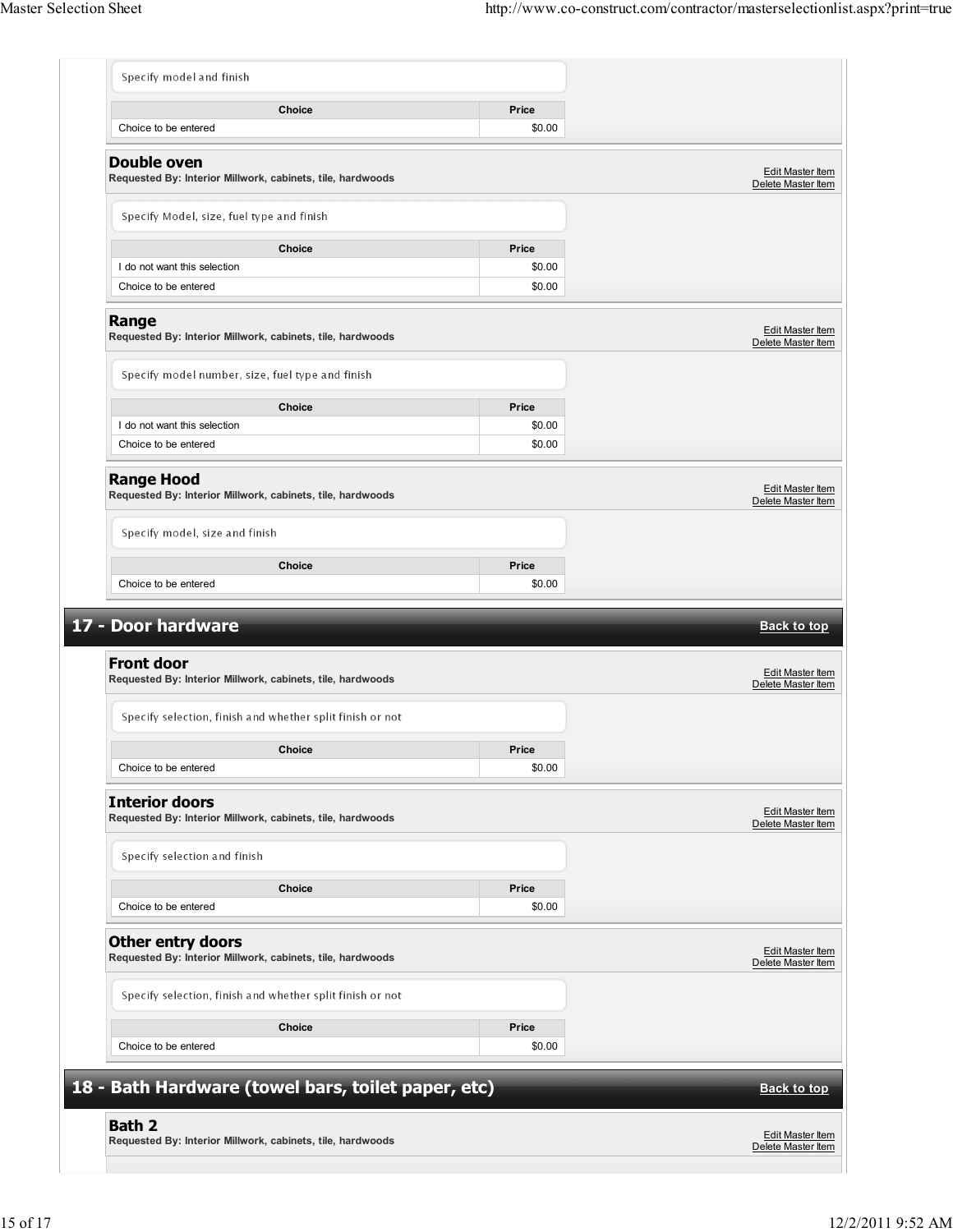| Specify selection, finish and locations if needed                                            |                                                            |                 |                                                                                                                                                                                                                        |
|----------------------------------------------------------------------------------------------|------------------------------------------------------------|-----------------|------------------------------------------------------------------------------------------------------------------------------------------------------------------------------------------------------------------------|
| Choice to be entered                                                                         | Choice                                                     | Price<br>\$0.00 |                                                                                                                                                                                                                        |
| <b>Bath 3</b><br>Requested By: Interior Millwork, cabinets, tile, hardwoods                  |                                                            |                 | Edit Master Item<br>Delete Master Item                                                                                                                                                                                 |
| Specify selection, finish and locations if needed                                            |                                                            |                 |                                                                                                                                                                                                                        |
| Choice to be entered                                                                         | Choice                                                     | Price<br>\$0.00 |                                                                                                                                                                                                                        |
| <b>Master Bath</b><br>Requested By: Interior Millwork, cabinets, tile, hardwoods             |                                                            |                 | Edit Master Item<br>Delete Master Item                                                                                                                                                                                 |
| Specify Selection, finish and locations if needed                                            |                                                            |                 |                                                                                                                                                                                                                        |
| Choice to be entered                                                                         | Choice                                                     | Price<br>\$0.00 |                                                                                                                                                                                                                        |
| <b>Powder bath</b><br>Requested By: Interior Millwork, cabinets, tile, hardwoods             |                                                            |                 | <b>Edit Master Item</b><br>Delete Master Item                                                                                                                                                                          |
| Specify selection, finish and locations if needed                                            |                                                            |                 |                                                                                                                                                                                                                        |
| Choice to be entered                                                                         | Choice                                                     | Price<br>\$0.00 |                                                                                                                                                                                                                        |
|                                                                                              |                                                            |                 |                                                                                                                                                                                                                        |
| 19 - Showers & Mirrors<br><b>Bath 2 mirror</b>                                               |                                                            |                 |                                                                                                                                                                                                                        |
| Requested By: Interior Millwork, cabinets, tile, hardwoods<br>Specify selection              |                                                            |                 |                                                                                                                                                                                                                        |
| Choice to be entered                                                                         | <b>Choice</b>                                              | Price<br>\$0.00 |                                                                                                                                                                                                                        |
| <b>Bath 3 mirror</b><br>Requested By: Interior Millwork, cabinets, tile, hardwoods           |                                                            |                 |                                                                                                                                                                                                                        |
| Specify selection                                                                            |                                                            |                 |                                                                                                                                                                                                                        |
| Choice to be entered                                                                         | Choice                                                     | Price<br>\$0.00 |                                                                                                                                                                                                                        |
| <b>Master bath mirror</b><br>Requested By: Interior Millwork, cabinets, tile, hardwoods      |                                                            |                 |                                                                                                                                                                                                                        |
| Specify selection                                                                            |                                                            |                 |                                                                                                                                                                                                                        |
| Choice to be entered                                                                         | Choice                                                     | Price<br>\$0.00 |                                                                                                                                                                                                                        |
| <b>Master bath shower door</b><br>Requested By: Interior Millwork, cabinets, tile, hardwoods |                                                            |                 |                                                                                                                                                                                                                        |
|                                                                                              | Specify type of glass, frame type, frame finish and handle |                 | <b>Back to top</b><br><b>Edit Master Item</b><br>Delete Master Item<br><b>Edit Master Item</b><br>Delete Master Item<br><b>Edit Master Item</b><br>Delete Master Item<br><b>Edit Master Item</b><br>Delete Master Item |